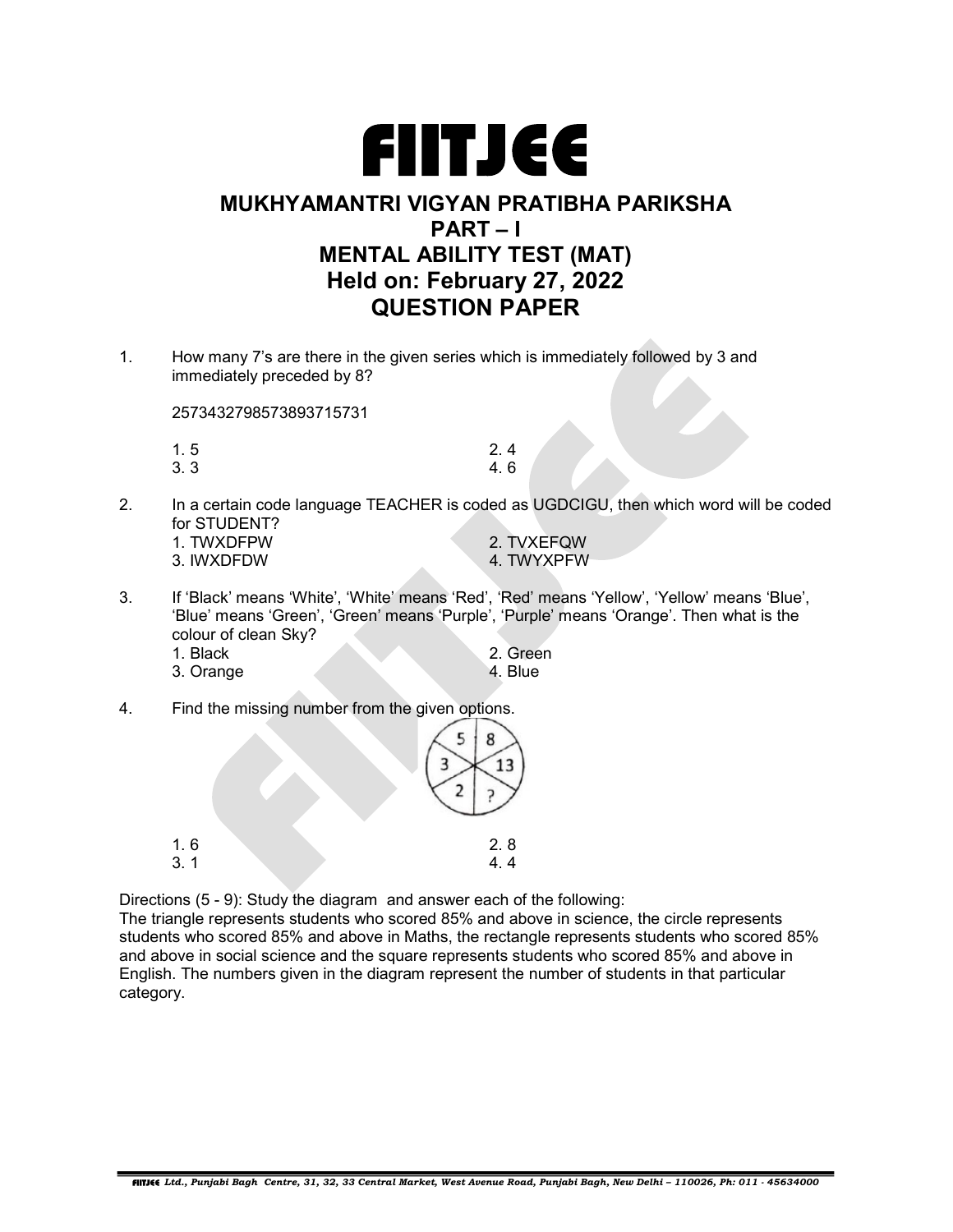

- 5. How many students scored 85% and above in all the subjects?  $1.3$  2.9
- $3.1$  4. 15
- 6. How many students scored 85% and above in English only.
- 1. 17 2. 11  $3.9$  4.15
- 7. How many students scored 85% and above in Maths only?
- 1. 11 2. 15 3. 17 4. 9
- 8. How many students scored 85% and above in Science only?
- 1. 13 2. 15 3. 19 4. 17
- 9. How many students scored 85% and above in Social Science only? **1. 15** 2. 17
- $3.13$   $4.9$

Directions (10 - 11): Study the diagram and answer each of the following.



- 10. Student, Teacher and Peon together are represented by which number?  $1.3$  2. 2  $3.4$  4. 7
- 11. Only student and peon are represented by which number?
- 1. 3 2. 7  $3.5$  4. 6
- 12. A men walks 45 meter towards south then he turns to his right and walks 30 meter then he turns to his left and walks 25 meter, again he turns to his left and walks 30 meter. Find how far he is from his starting position at a distance?
	- 1. 20 mtr<br>3. 75 mtr<br>3. 75 mtr 3. 75 mtr
- 13. Rahul is taller than Nitin but shorter than Sumit, John is taller than Urmila, Nitin is taller than John. Tell who is the shortest among them. 1. Urmila 2. Nitin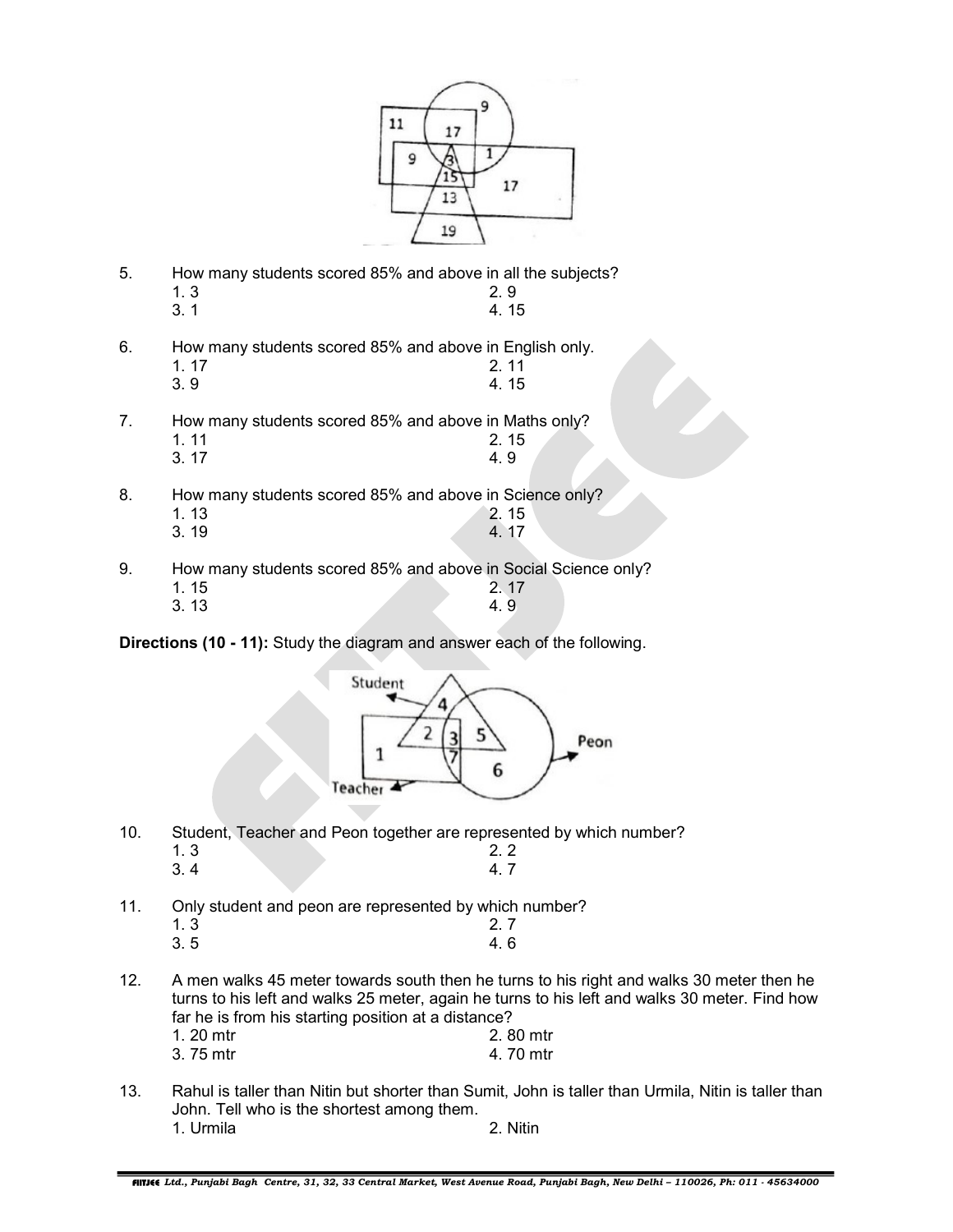Directions (14 - 17): Study the diagram and answer each of the following.



- 14. Teachers who are both lawyers and doctors are represented by which number?  $1.2$  2.6 3. 3 4. 7
- 15. Doctors who are Teachers but not Lawyers are represented by which number? 1. 3 2. 7
- $3.2$  4.6

16. Lawyers who are neither doctors nor teachers are represented by which number?  $1.7$  2. 3  $3.8$  4. 2

17. Teachers who are neither doctors nor lawyers are represented by which number?  $1.4$  2.8  $3.1$  4.6

Directions (18 - 22): Study the following information and answer the questions given below.

Ashok's son Gaurav has two children, whose name is Rahul and Neelam. Their mother Meera told to Ajay that your wife Rakhi is the daughter of my husband's brother Nitin's maternal grandmothers son Raju's only single sister Shashi.

| 18.             | What is the relation between Ajay and Gaurav?<br>1. Brother in law | 2. Brother            |
|-----------------|--------------------------------------------------------------------|-----------------------|
|                 | 3. Father / son                                                    | 4. Uncle / Nephew     |
| 19 <sub>1</sub> | Who is not the child of Shashi?<br>1. Rakhi<br>3. Nitin            | 2. Gaurav<br>4. Ajay  |
| 20.             | Who is Nitin's Sister?<br>1. Shashi<br>3. Meera                    | 2. Rakhi<br>4. Neelam |
| 21.             | How is Neelam related to Nitin?<br>1. Sister<br>3. Mother          | 2. Wife<br>4. Niece   |
| 22.             | What is the name of Shashi's Husband?<br>1. Gaurav<br>3. Ashok     | 2. Nitin<br>4. Ajay   |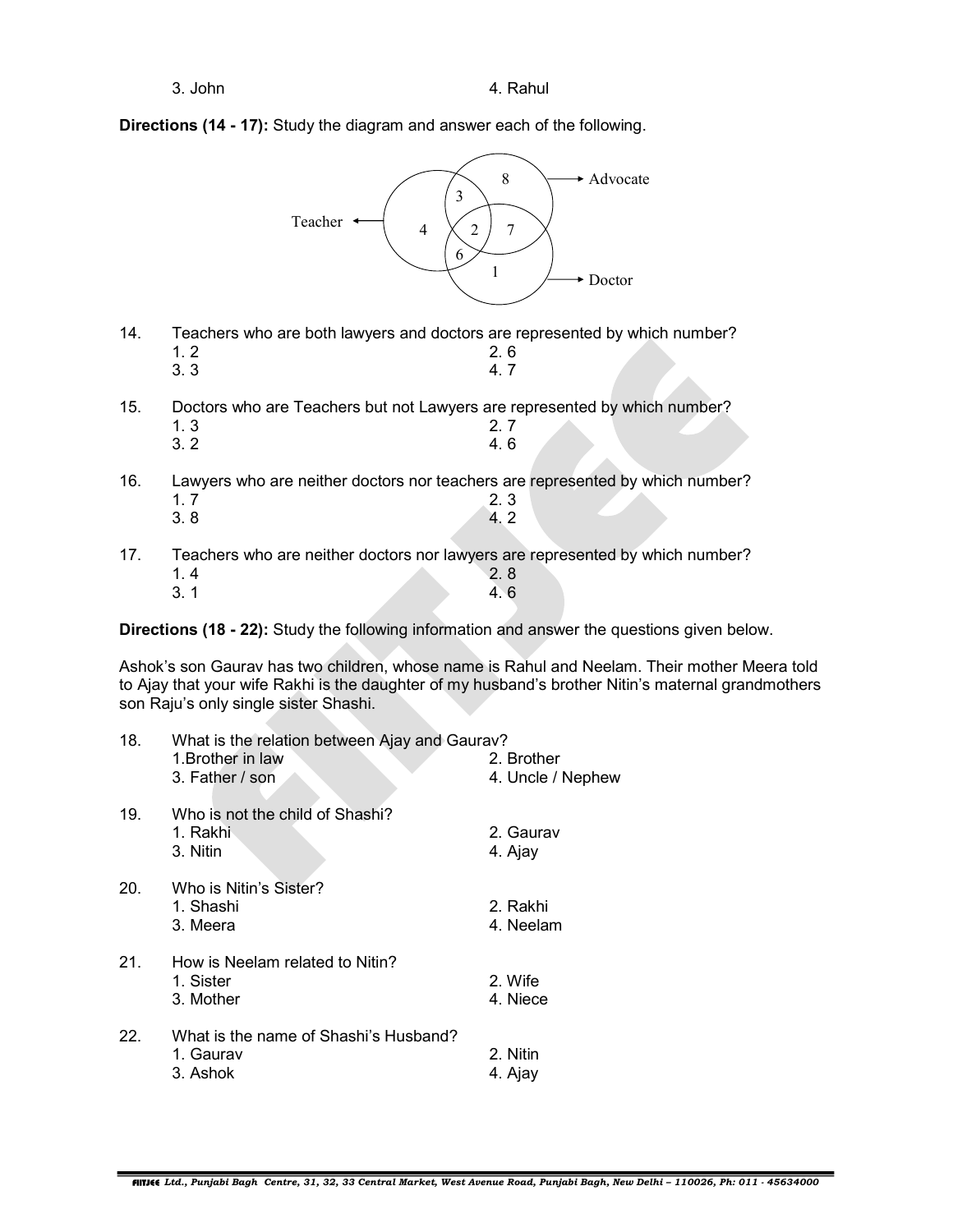Directions (23 - 28): Study the following information carefully and answer the questions given below.

A and D have knowledge of English and Hindi language. B and F have knowledge of Gujrati and Punjabi Language. A and F have knowledge of Malyalam and Tamil Languages. B and D have knowledge of Maithali and Santhali languages. D and F have knowledge of English and Telgu languages

| 23. | How many people know three or more languages?<br>1.1<br>3.2                                         | 2.3<br>4.4               |
|-----|-----------------------------------------------------------------------------------------------------|--------------------------|
| 24. | Who knows the most languages?<br>1.F<br>3. B                                                        | 2. A<br>4. D             |
| 25. | Who has knowledge of five languages?<br>1. A<br>3. D                                                | 2. B<br>4. F             |
| 26. | Who have knowledge of Gujrati, Punjabi, Maithali and Santhali languages?<br>1.F<br>3. A             | 2. D<br>4. B             |
| 27. | How many people have knowledge of foreign language?<br>1.3<br>3.1                                   | 2.4<br>4.2               |
| 28. | Who has the least knowledge of languages?<br>1.D and F<br>3. A and B                                | 2. F and B<br>4. A and D |
|     | Directions (29 - 33): Select the option that will fill in the blanks and complete the given series: |                          |
| 29. | 9, 16, 30, 58, 114,<br>1.220<br>3.224                                                               | 2.228<br>4.226           |
| 30. | 27, 125, 343, 729, 1331,<br>1.2744                                                                  | 2.3375                   |

31. 2, 3, 4, 5, 8, 7, 16, \_\_\_  $1.32$  2.9  $3.11$  4. 14 32. L, I, G, F, \_\_\_  $1. F$  2. E  $3. D$  4. L 33. CK, FN, IQ, LT, \_\_\_ 1. WO 2. PV 2. PV 2. PV 2. PV 2. PV 2. PV 2. PV 2. PV 2. PV 2. PV 2. PV 2. PV 2. PV 2. PV 2. PV 2. PV 2. PV 2. PV 2. PV 2. PV 2. PV 2. PV 2. PV 2. PV 2. PV 2. PV 2. PV 2. PV 2. PV 2. PV 2. PV 2. PV 2. PV 2. PV 2. PV 2. PV 3. OV 4. OW

3. 2193 4. 1728

Directions (34 - 36): Identify the diagram that best represents the relationship among the cases given below.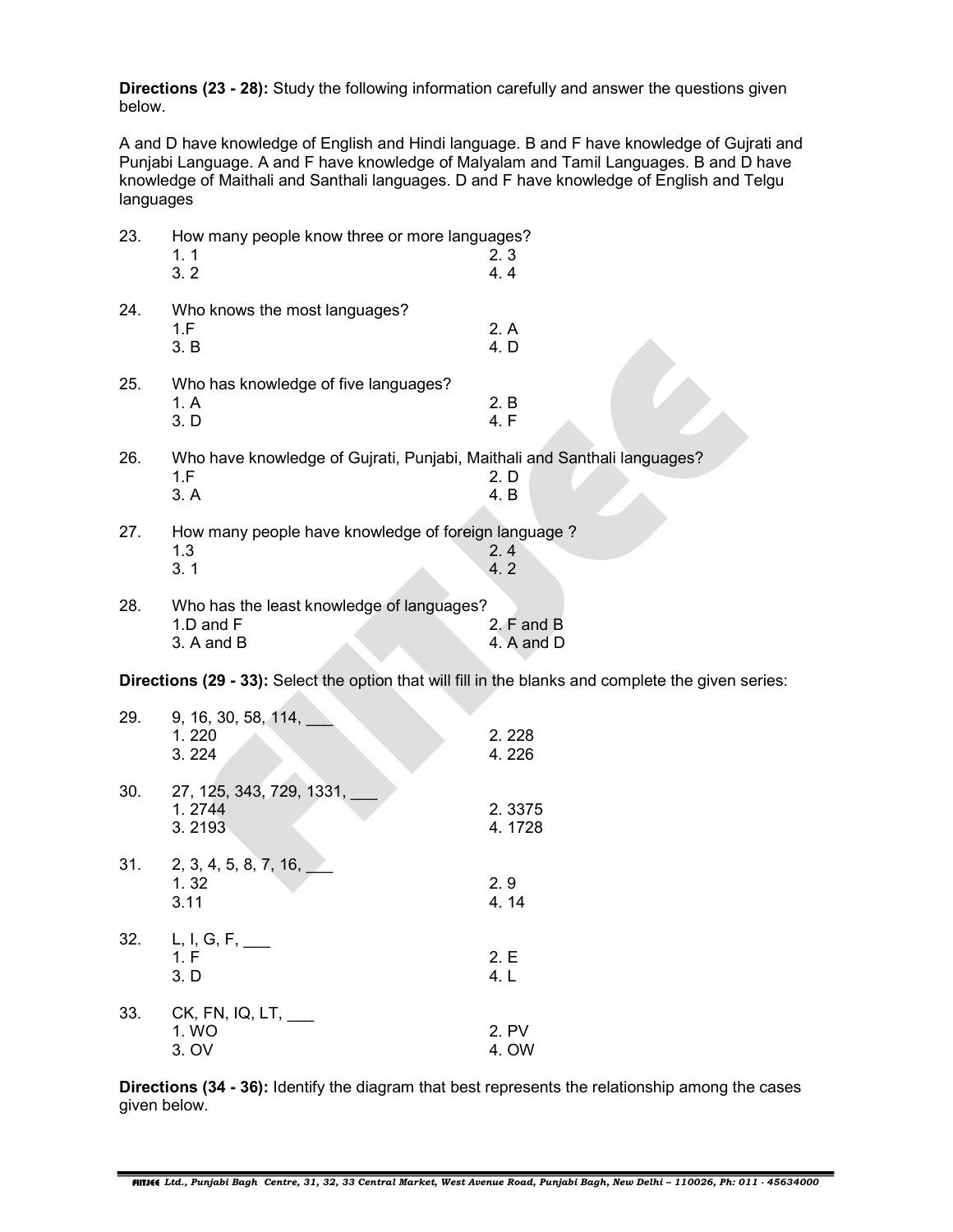34. Teacher, Man, Permanent Employee

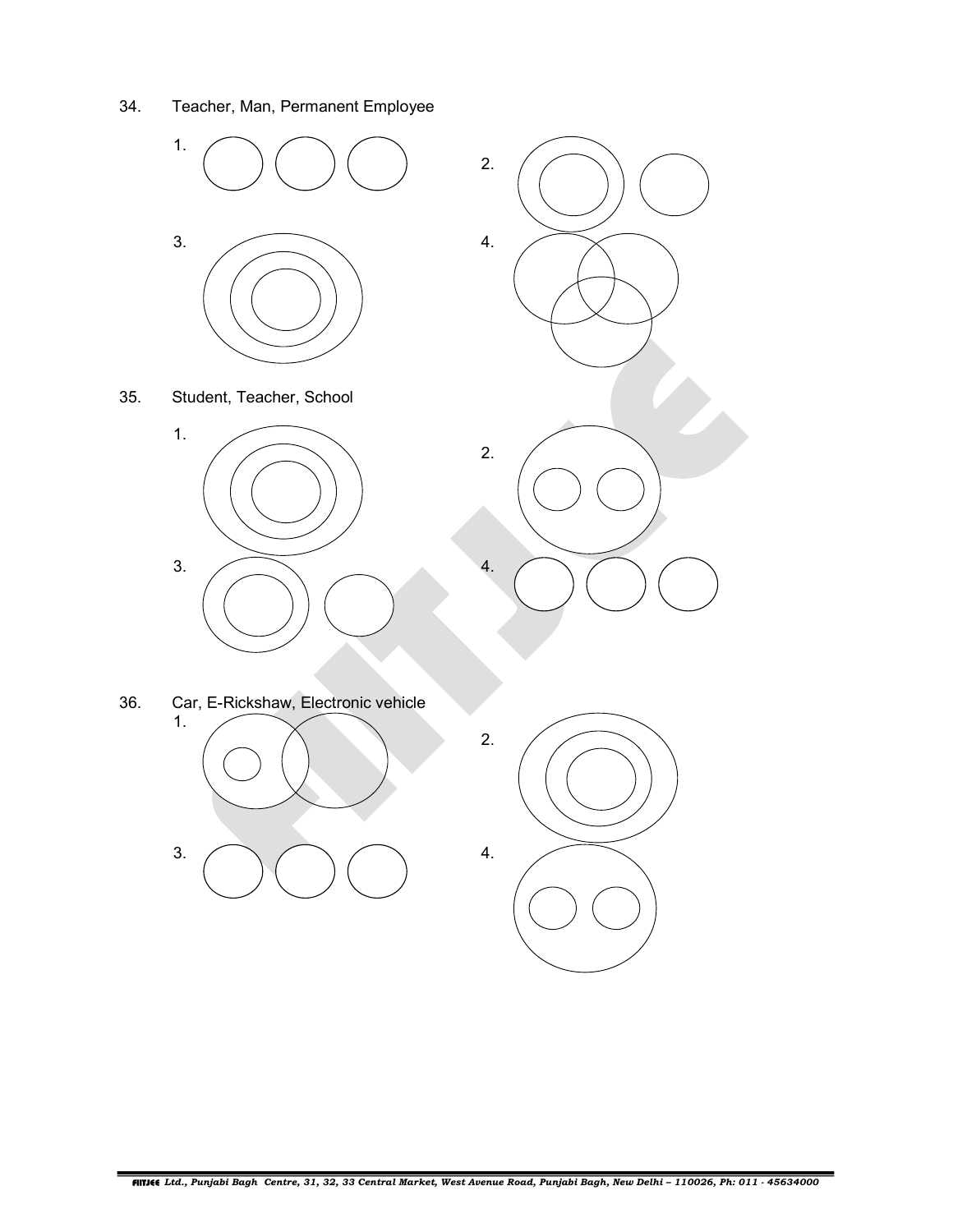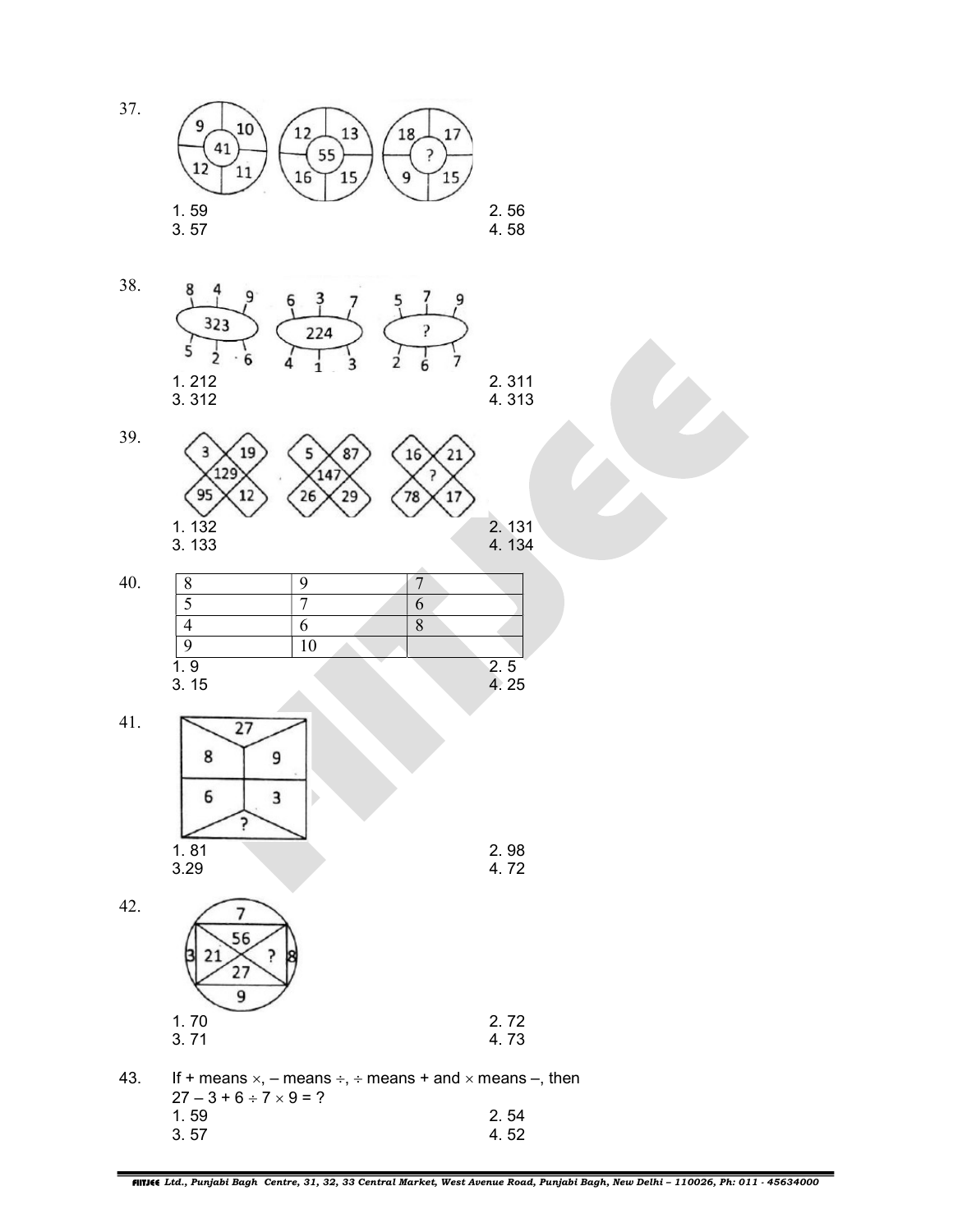|     |                         | Sub<br>Year                                                                                                                                                                                                           | <b>Hindi</b> | <b>English</b> | Maths              | <b>Science</b>          | S.Sc |  |
|-----|-------------------------|-----------------------------------------------------------------------------------------------------------------------------------------------------------------------------------------------------------------------|--------------|----------------|--------------------|-------------------------|------|--|
|     |                         | 2017                                                                                                                                                                                                                  | 956          | 719            | 540                | 817                     | 915  |  |
|     |                         | 2018                                                                                                                                                                                                                  | 870          | 620            | 719                | 879                     | 896  |  |
|     |                         | 2019                                                                                                                                                                                                                  | 891          | 796            | 827                | 789                     | 687  |  |
|     |                         | 2020                                                                                                                                                                                                                  | 769          | 814            | 766                | 766                     | 798  |  |
|     |                         | 2021                                                                                                                                                                                                                  | 679          | 793            | 753                | 859                     | 823  |  |
| 44. | 1.20%<br>3.18%          | Students studying English in the year 2019 is approximately what percent of the total<br>students of this year?                                                                                                       |              |                | 2.21%<br>4.29%     |                         |      |  |
| 45. | 2020?<br>1.411<br>3.314 | What is the difference between the number of students studying Mathematics in the year<br>2017, 2019, 2021 and the number of students studying science in the year 2018, 2019 and                                     |              |                | 2.410<br>4.214     |                         |      |  |
| 46. | 1.4666<br>3.4769        | What is the sum of the number of students in the subject studied by the maximum number of<br>students in the year 2021 and the total number of students in the year 2021?                                             |              |                | 2.4761<br>4.4766   |                         |      |  |
| 47. | 1.304<br>3.314          | What is the difference between the subject studied by the highest and least number of<br>student in the year 2019?                                                                                                    |              |                | 2.204<br>4.214     |                         |      |  |
| 48. | 1.30575<br>3.31575      | What is the sum of the total number of all the years together and the total number of<br>students of Maths, Science and Social Science?                                                                               |              |                | 2.30577<br>4.31545 |                         |      |  |
| 49. | 1. MENTOR<br>3. TEMPO   | Which of the following word cannot be formed from the word 'GOVERNMENT'?                                                                                                                                              |              |                | 2. TORN<br>4. VOTE |                         |      |  |
| 50. | 1.6<br>3.8              | How many A's are there in the given series which is immediately followed by X and<br>immediately preceded by D?<br>BDAXCABDAXCFDAXEAFDAXBYCDAXBCYDAX                                                                  |              |                | 2.5<br>4.4         |                         |      |  |
| 51. | 1.8km<br>3.7 km         | Anil walked 10km towards North. From there he turned back and walked 6km towards<br>South. Then he walked 3 km towards East. How far was he from the starting point?                                                  |              |                | 2.5 km<br>4.6 km   |                         |      |  |
| 52. | 1.16<br>3.17            | Mohan is 13 <sup>th</sup> from the left end in a row of children. Praveen is 12 <sup>th</sup> from the right end and<br>18 <sup>th</sup> from the left end. How many children are towards right of Mohan in that row? |              |                | 2.18               | 4. Cannot be determined |      |  |

Directions (44 - 48): Read the information given in the table carefully and answer the given questions.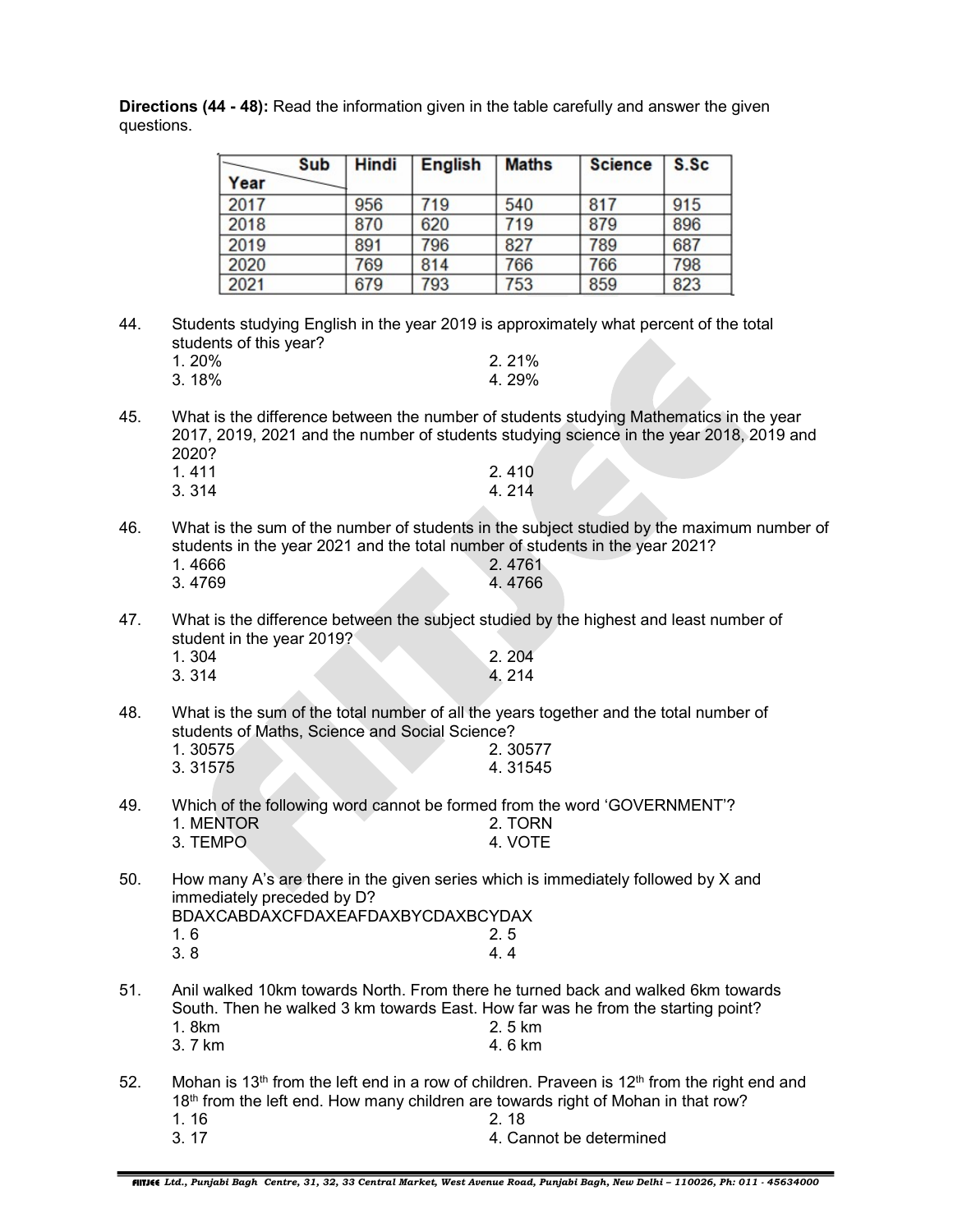- 53. Pointing to a woman a man says, "She is the sister-in-law of the only child of my mother-inlaw". How is the woman related to the man?
	- 1. Daughter 2. Mother 2. Mother<br>3. Sister 4. Sister-ii 4. Sister-in-law

Direction (54–55): Read the following information carefully and answer the questions given below: If ' $A \times B$ ' means 'A is the mother of B'.

- If  $'A \div B'$  means 'A is the brother of B'.
- If  $'A + B'$  means  $'A$  is the son of B'.
- If 'A B' means 'A is the wife of B'.
- 54. In expression  $J T \div K + F$ , How is F related to J? 1. Daughter-in-law 2. Daughter 3. Mother-in-law 4. None
- 55. In expression,  $R \times H + D$ , How is R related to D?
	- 1. Mother 2. Wife
		- 3. Uncle **4. Can't determined**
- 56. Which of the following diagram best depicts the relationship between Book, Pencil and Pen?



57. In a certain code 'pale' is coded as 2134, 'earth' is coded as 41590, then how is 'pearl' coded?

| 1.29530 | 2.24153 |
|---------|---------|
| 3.25413 | 4.25430 |

58. Two positions of a dice are shown below. Which number will appear on the face opposite to the face with the number 5?



Direction (59–62): Two opposite surfaces of a cube are pointed red and all other remaining surfaces are pointed green. Now it is cut in such a way that 125 small and equal cubes are formed. Based on this information answer the questions given below.

59. How many cubes will have only one surface painted and it is red?

| 1 1 2 | 2.18 |
|-------|------|
| 3.24  | 4.27 |

60. How many cubes will have only one surface painted and it is green?

- 1. 24 2. 27  $3.36$  4.48
- 61. How many cubes will have their two surfaces painted, one red and other green? 1. 24. 2. 27
- 3. 36 4. 48
- 62. How many cubes will have their two surfaces painted, both green in colour? 1. 8 2. 12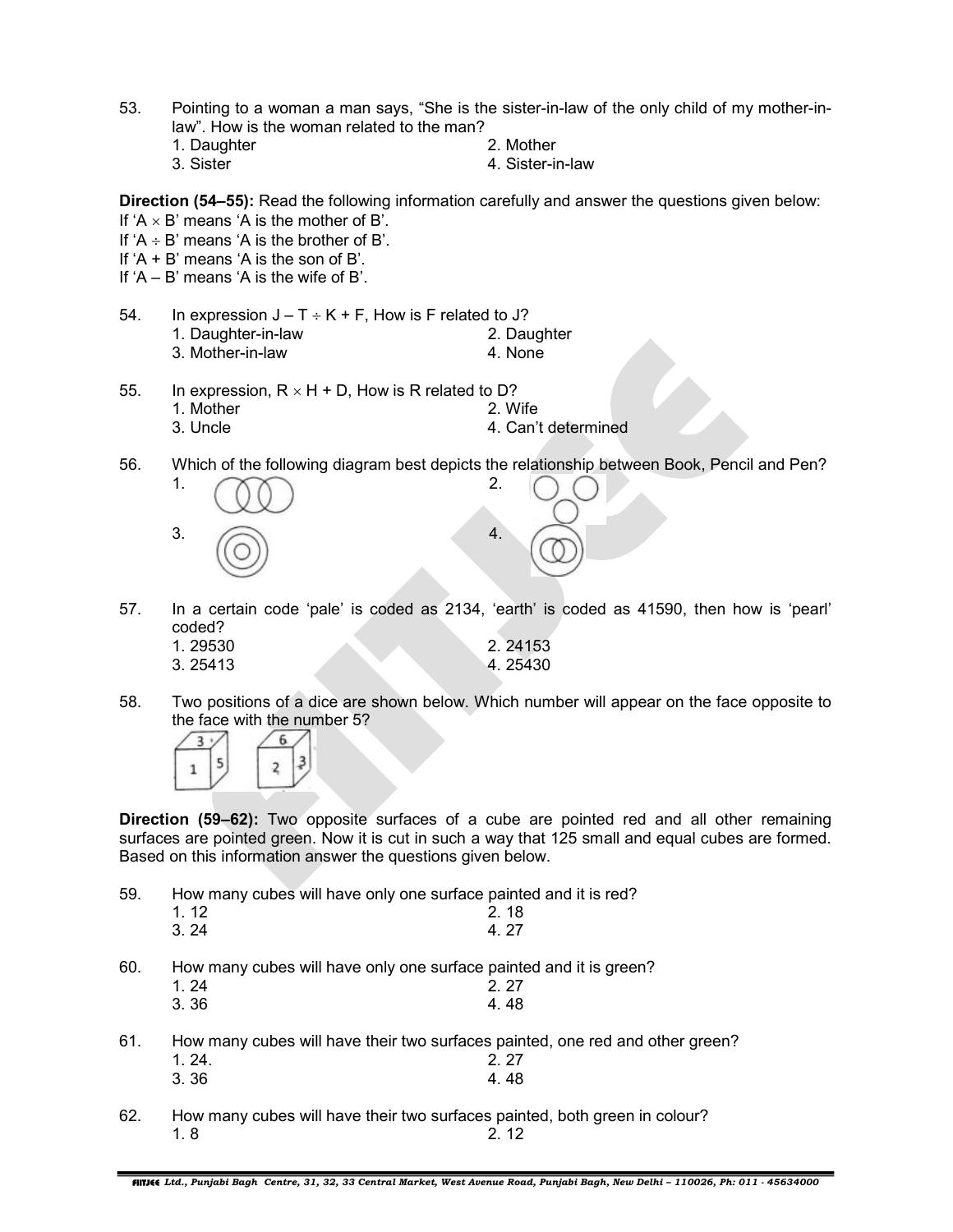|     | 3.16                                                                                               | 4.20                                                                                                                                                                                               |
|-----|----------------------------------------------------------------------------------------------------|----------------------------------------------------------------------------------------------------------------------------------------------------------------------------------------------------|
| 63. | between them as in the alphabet?                                                                   | How many pairs of letters are there in the word 'NURSING' which have as many letters                                                                                                               |
|     | 1. One                                                                                             | 2. Two                                                                                                                                                                                             |
|     | 3. Three                                                                                           | 4. Four                                                                                                                                                                                            |
| 64. | and one of the options given below. Find the correct option.<br>Zoology: Creatures:: Psychology: ? | In the question given below on the left of sign $(::)$ two words are given which re related to<br>each other in some way, similar relation exists between the word on the right of the sign $(::)$ |
|     | 1. Animals                                                                                         | 2. Humans                                                                                                                                                                                          |
|     | 3. Herbs                                                                                           | 4. Animals and Humans                                                                                                                                                                              |
| 65. | As RT related to NP, similarly HJ is related to:                                                   |                                                                                                                                                                                                    |
|     | 1. DE                                                                                              | 2. DG                                                                                                                                                                                              |
|     | 3. EG                                                                                              | 4. DF                                                                                                                                                                                              |
| 66. | which does not belong to the group?                                                                | Three of the following four are similar in some manner, hence, form a group. Find the one                                                                                                          |
|     | 1 196                                                                                              | 2.256                                                                                                                                                                                              |

| 1.196 | 2.256 |
|-------|-------|
| 3.529 | 4.576 |

Direction (67-71): Find the missing number which will come on replacement of (?).

| 67. | 256, 81, 64, 27, 16, 9, ?<br>1.3<br>3.5                                | 2.4<br>46          |
|-----|------------------------------------------------------------------------|--------------------|
| 68. | 2, 5, 4, 8, 6, 11, 8, 14, 10, ?<br>1.16<br>3.9                         | 2.7<br>4.17        |
| 69. | 2, 6, 14, 26, 42, 62, ?<br>1.86<br>3.74                                | 2.84<br>4.72       |
| 70. | Complete the series:<br>aba baca ba bacaabac aca<br>1. cacb<br>3. ccab | 2. babc<br>4. cabc |
| 71. | 1ZA, 3YB, 6XC, 10WD,<br>1.14VE<br>3.12VE                               | 2.15UE<br>4. 15VE  |

**Direction (72–73):** In the given questions one character is missing. Find the same on the basis of common characteristics from the given options.

| v.  |  |
|-----|--|
| . . |  |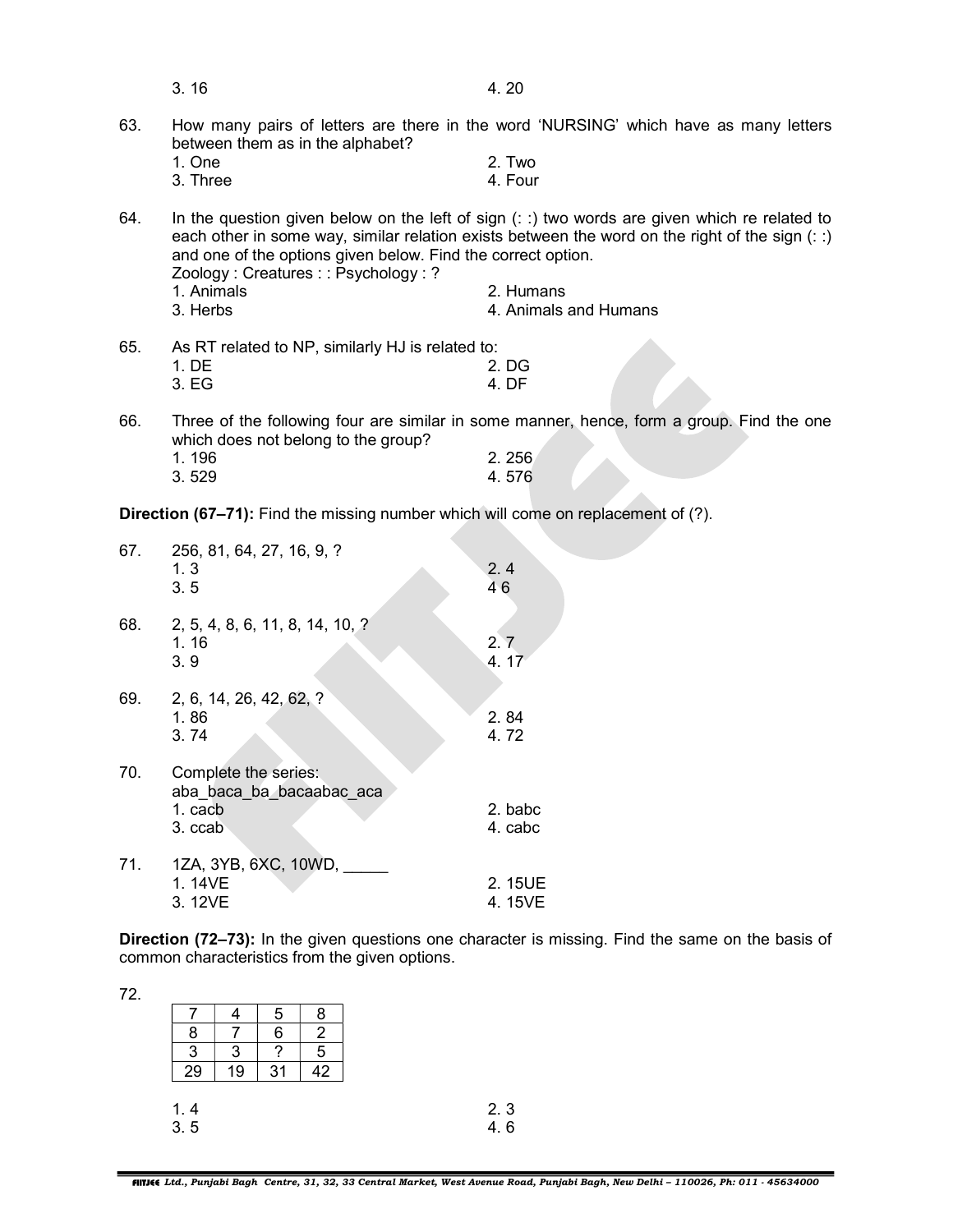73.

| 24           | 144 | 384 | 192 |  |              |
|--------------|-----|-----|-----|--|--------------|
| 6            | 36  | ?   | 48  |  |              |
| 2            | 12  | 32  | 16  |  |              |
|              | 6   | 16  | 8   |  |              |
|              |     |     |     |  |              |
|              |     |     |     |  |              |
|              |     |     |     |  |              |
| 1.84<br>3.91 |     |     |     |  | 2.85<br>4.96 |

74. Some equations are solved on the basis of a certain system. Find out the correct answer for the unsolved equation on that basis.

| $9 * 8 = 63.7 * 8 = 49$         |       |
|---------------------------------|-------|
| $11 * 11 = 110$ , $12 * 13 = ?$ |       |
| 1 121                           | 2.132 |
| 3.144                           | 4.156 |

75. On arranging the letters of the word SIGNATURE alphabetically, position of how many letters will remain unchanged?

| 1. Three | 2. More than three |
|----------|--------------------|
| 3. One   | 4. Two             |

Direction (76–77): Each of the following questions consists of a set of four figures in which one figure is missing. Select a figure from the answer figure which fulfil the series.



Direction (78–79): Which of the four alternatives given below is the correct water image of the question figure?

78. Question figure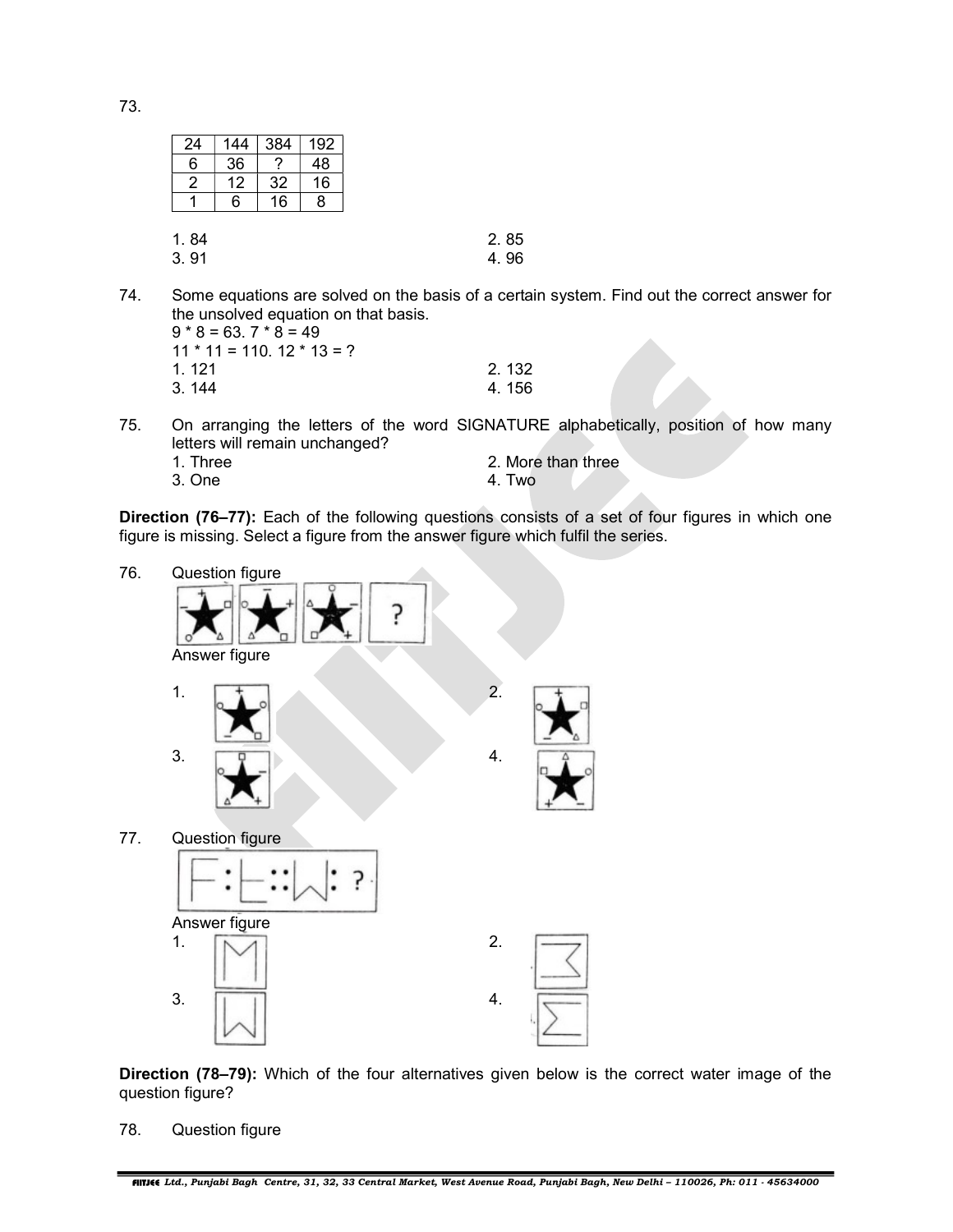

Direction (80–81): Study the following information carefully and answer the questions given below:

In a certain code 'very well earned respect' is written as 'fo mi la gu, 'respect is always earned' is written as 'de gu mi bm', well being is essential', is written as 'bm hr la xf, 'earned money being best' is written as 'zt qs mi xf'.

| 80. | Which of the following is the code for 'money'? |                                                                              |
|-----|-------------------------------------------------|------------------------------------------------------------------------------|
|     | 1.7t                                            | 2. qs                                                                        |
|     | 3. zt or qs                                     | 4. mi                                                                        |
| 81. | 1. fo la                                        | In the given code language 'very essential' can be written as?<br>$2.$ hr fo |
|     |                                                 |                                                                              |
|     | 3. hr bm                                        | 4. gu la                                                                     |

Direction (82–85): Find the missing number which will replace (?)

| 82. | 9, 19, 30, 42, 55, 69, ?<br>1.83<br>3.85 | 2.84<br>4.86   |
|-----|------------------------------------------|----------------|
| 83. | 0, 6, 24, 60, ?<br>1.90<br>3.110         | 2.100<br>4.120 |
| 84. | 3, 8, 11, 19, 60, 49, ?<br>1.77<br>3.79  | 2.87<br>4.73   |

85.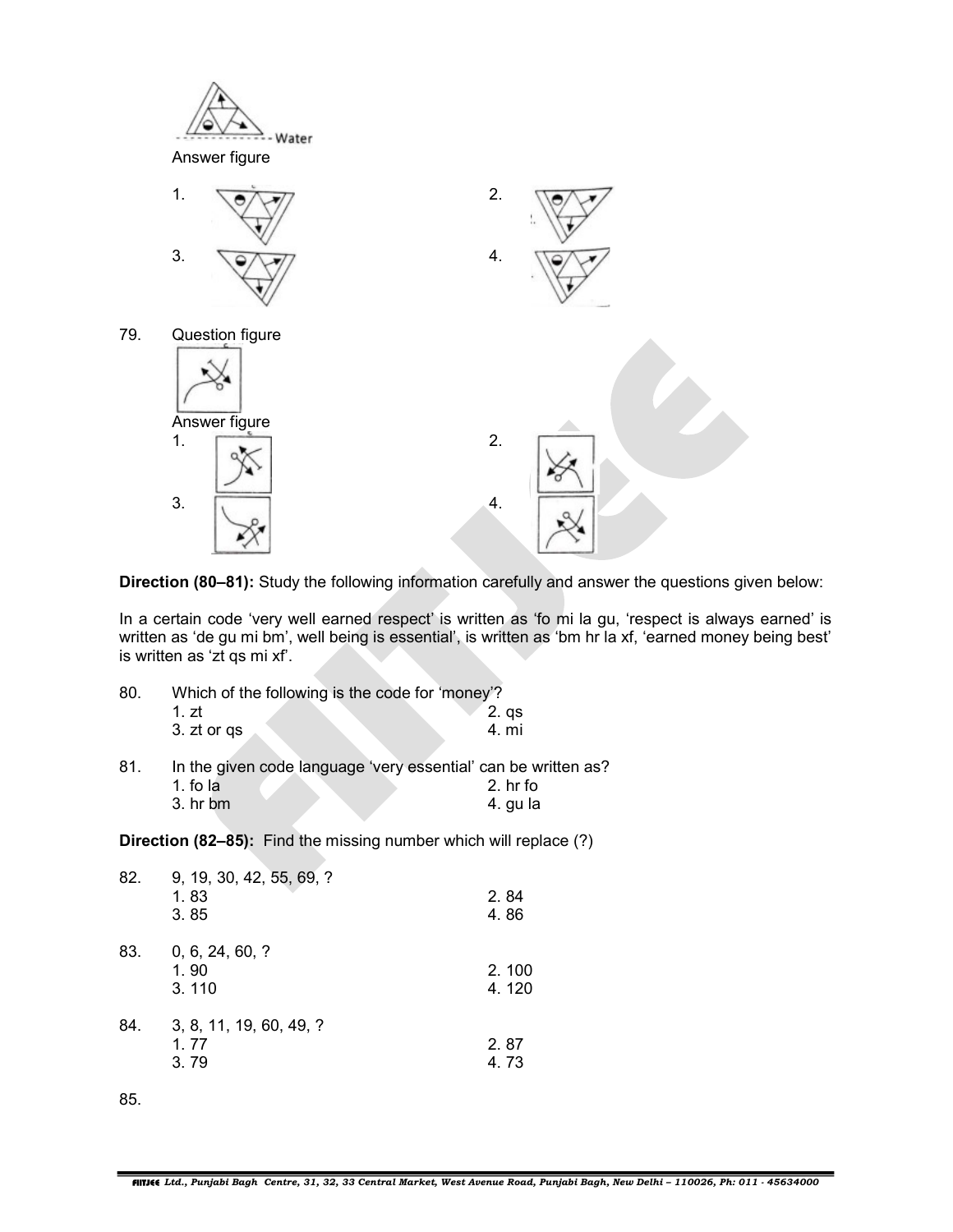| 39    |       |
|-------|-------|
| 1.219 | 2.319 |
| 3.159 | 4.200 |

Direction (86–87): Select the missing number from the given response.

86. 49 16 25 36 81 64  $\overline{11}$ 16 ò. 1. 12 2. 20  $3.18$  4.13 87. 6  $\epsilon$  $\mathbf{1}$ 5 2  $\circ$ 3 5  $\overline{3}$ 131 248 1. 320 2. 274<br>3. 262 4. 132 4. 132 88. 1.  $\Box$  $3. \qquad \qquad 4.$ 

Direction (89–90): Select a suitable figure from the four alternatives that would that complete the following matrix.

89.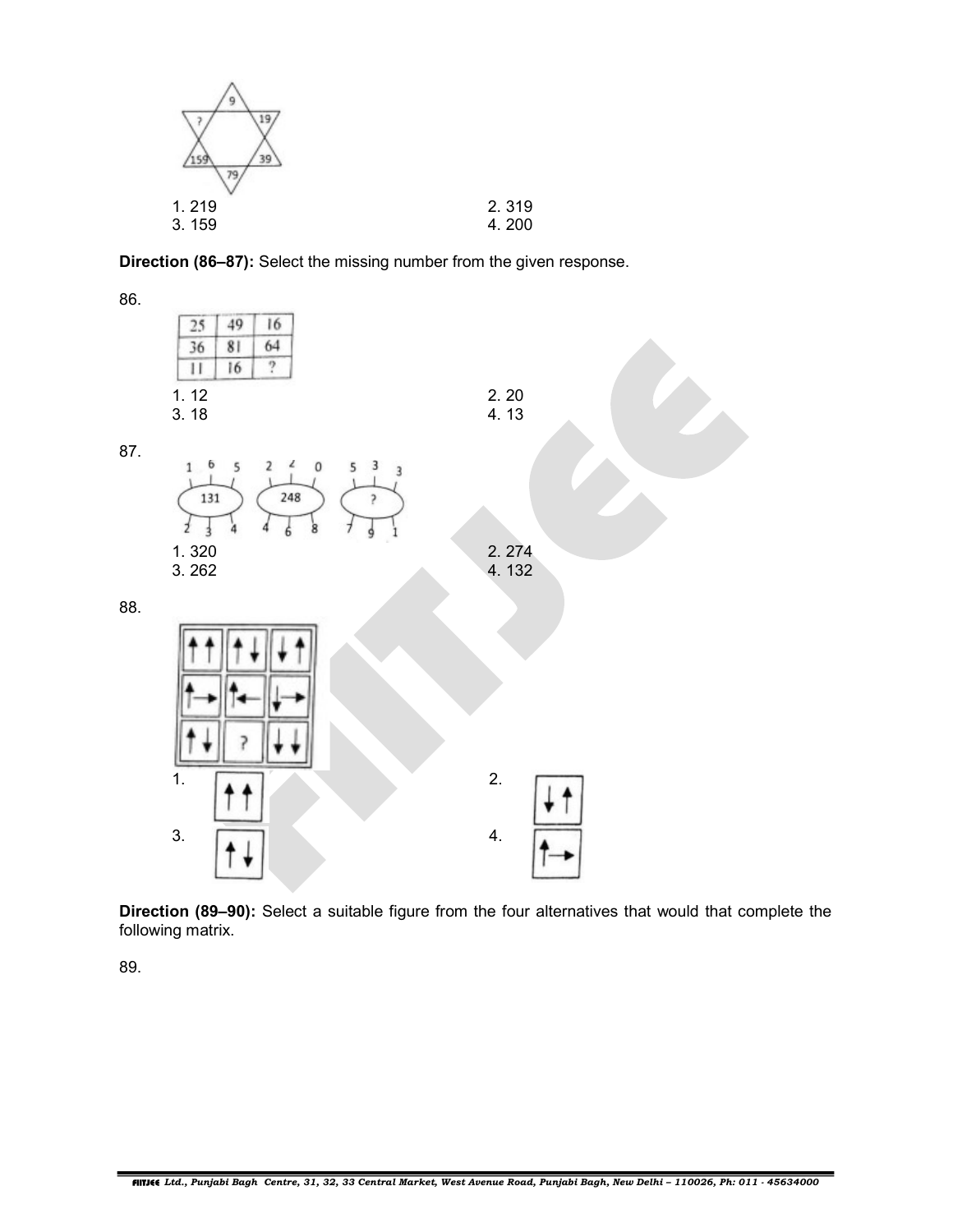

90.



Direction (91–92): Select a suitable figure from the answer figures that would replace the question?

91. Question figure



ς Answer figure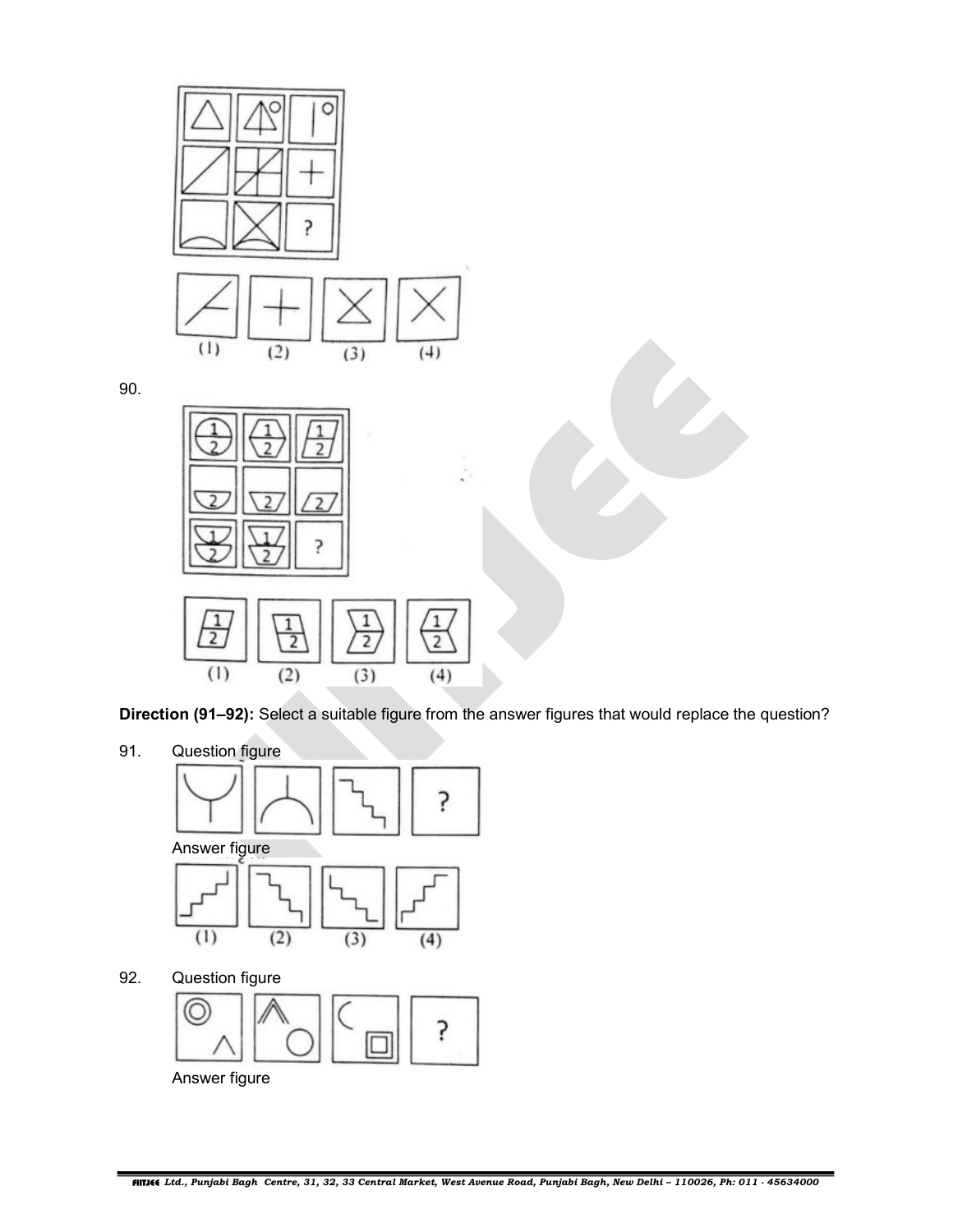

Direction (93–97): Identify the figure that complete the pattern.

93. Question figure



96. Question figure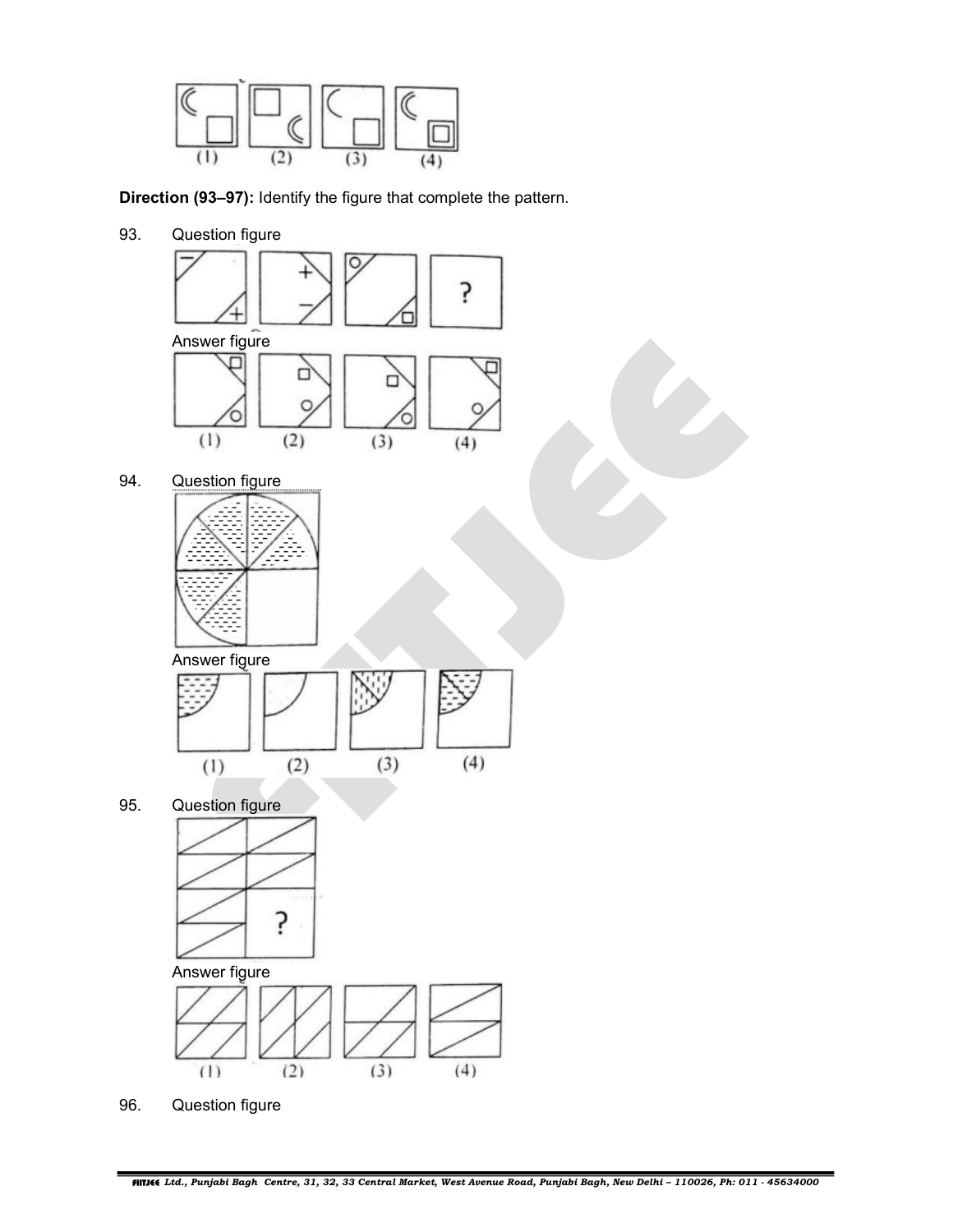

Direction (98-100): Identify the diagram that best represents the relationship among the class given below:

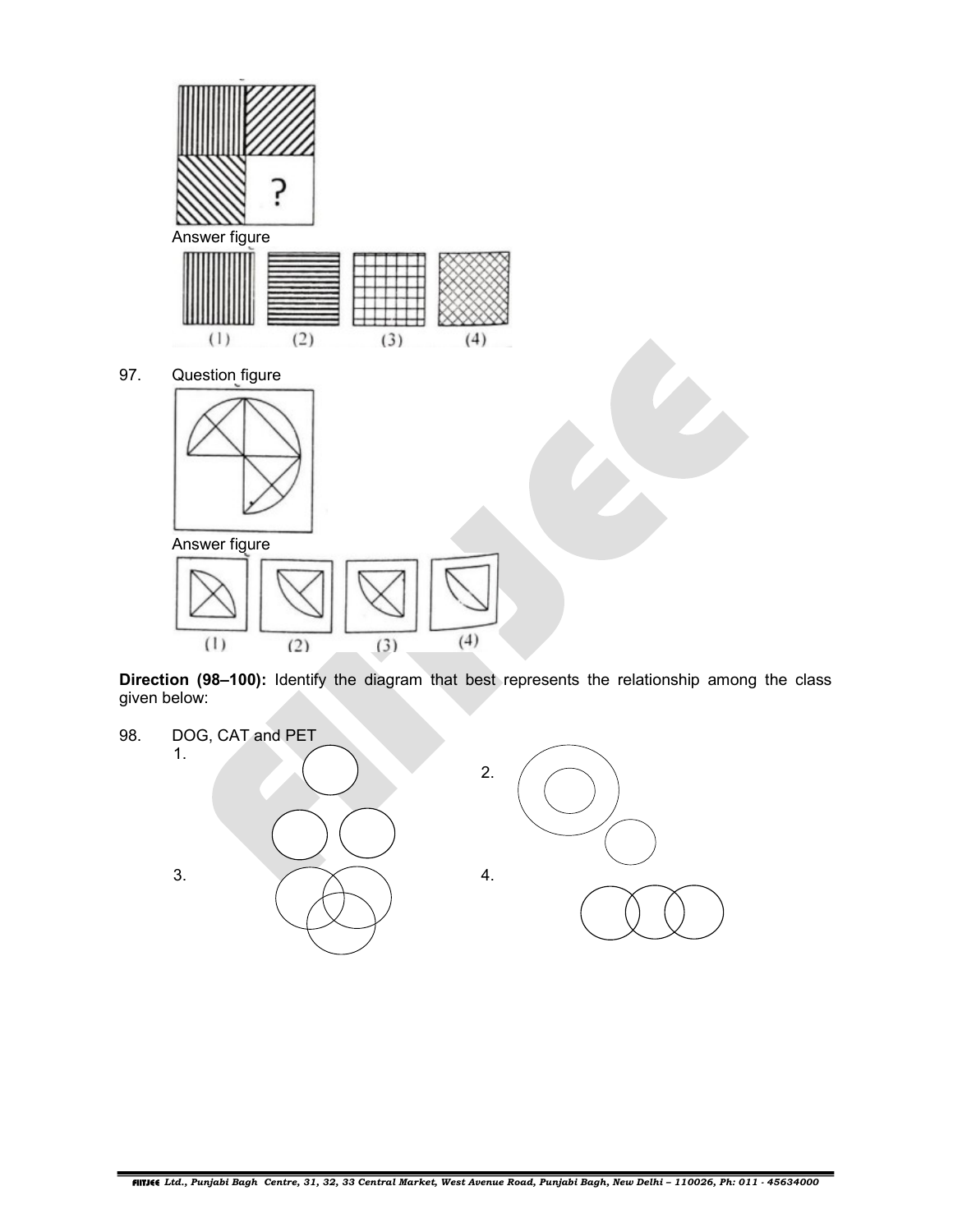99. Building material, Cement and Wood

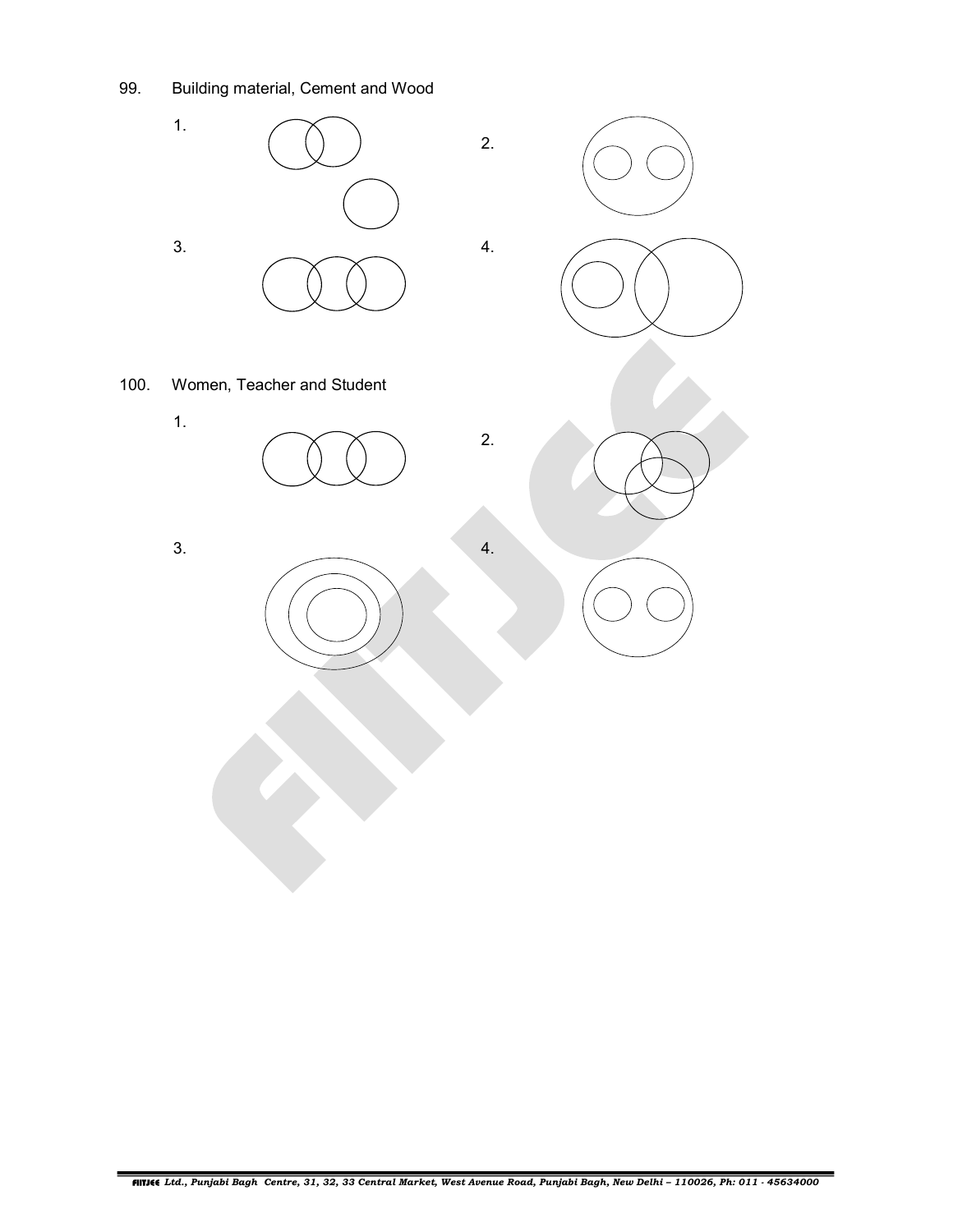

## MUKHYAMANTRI VIGYAN PRATIBHA PARIKSHA PART – I MENTAL ABILITY TEST (MAT) Held on: February 27, 2022 ANSWERS

| 1.  | *3                      | 2.  | $*1$                     | 3.  | $\overline{c}$          | 4.   | 3                       |
|-----|-------------------------|-----|--------------------------|-----|-------------------------|------|-------------------------|
| 5.  | $\mathbf{1}$            | 6.  | $\overline{c}$           | 7.  | 4                       | 8.   | $\overline{3}$          |
| 9.  | $\overline{c}$          | 10. | 1                        | 11. | 3                       | 12.  | $\overline{\mathbf{4}}$ |
| 13. | $\mathbf 1$             | 14. | 1                        | 15. | 4                       | 16.  | 3                       |
| 17. | $\mathbf 1$             | 18. | $\mathbf 1$              | 19. | $\overline{\mathbf{4}}$ | 20.  | $\overline{2}$          |
| 21. | 4                       | 22. | 3                        | 23. | $\overline{\mathbf{4}}$ | 24.  | $\mathbf{1}$            |
| 25. | 3                       | 26. | 4                        | 27. | $\overline{1}$          | 28.  | 3                       |
| 29. | $\overline{\mathbf{4}}$ | 30. | $*2$                     | 31. | $\overline{\mathbf{c}}$ | 32.  | $\mathbf 1$             |
| 33. | 4                       | 34. | $\overline{\mathbf{4}}$  | 35. | $\mathbf 2$             | 36.  | $\mathbf 1$             |
| 37. | $\overline{\mathbf{4}}$ | 38. | $\mathsf 3$              | 39. | $\mathbf{1}$            | 40.  | $\overline{\mathbf{c}}$ |
| 41. | $\mathbf{1}$            | 42. | $\overline{2}$           | 43. | $\overline{\mathbf{4}}$ | 44.  | $\mathbf 1$             |
| 45. | 3                       | 46. | $\overline{\mathcal{A}}$ | 47. | $\overline{\mathbf{c}}$ | 48.  | 3                       |
| 49. | 3                       | 50. | $\mathbf{1}$             | 51. | $\overline{2}$          | 52.  | $\mathbf 1$             |
| 53. | 3                       | 54. | 3                        | 55. | $\boldsymbol{2}$        | 56.  | $\overline{\mathbf{c}}$ |
| 57. | $\overline{c}$          | 58. | $\overline{\mathbf{4}}$  | 59. | $\overline{c}$          | 60.  | 3                       |
| 61. | $\mathbf{1}$            | 62. | $\overline{2}$           | 63. | 3                       | 64.  | $\overline{\mathbf{4}}$ |
| 65. | $\overline{\mathbf{4}}$ | 66. | $\mathbf{3}$             | 67. | $\overline{2}$          | 68.  | 4                       |
| 69. | $\mathbf{1}$            | 70. | $\mathbf{1}$             | 71. | 4                       | 72.  | 3                       |
| 73. | 4                       | 74. | 3                        | 75. | 3                       | 76   | 4                       |
| 77. | $\mathbf{1}$            | 78. | $\boldsymbol{2}$         | 79. | 3                       | 80.  | 3                       |
| 81. | $\overline{2}$          | 82. | $\overline{c}$           | 83. | 4                       | 84.  | 3                       |
| 85. | $\overline{2}$          | 86. | $\mathbf{1}$             | 87. | 3                       | 88.  | $\mathbf 1$             |
| 89. | $\overline{\mathbf{4}}$ | 90. | 3                        | 91. | $\mathbf 1$             | 92.  | $\overline{\mathbf{c}}$ |
| 93. | $\boldsymbol{2}$        | 94. | 4                        | 95. | 4                       | 96.  | $\overline{\mathbf{c}}$ |
| 97. | 4                       | 98. | 4                        | 99. | 3                       | 100. | $\overline{\mathbf{c}}$ |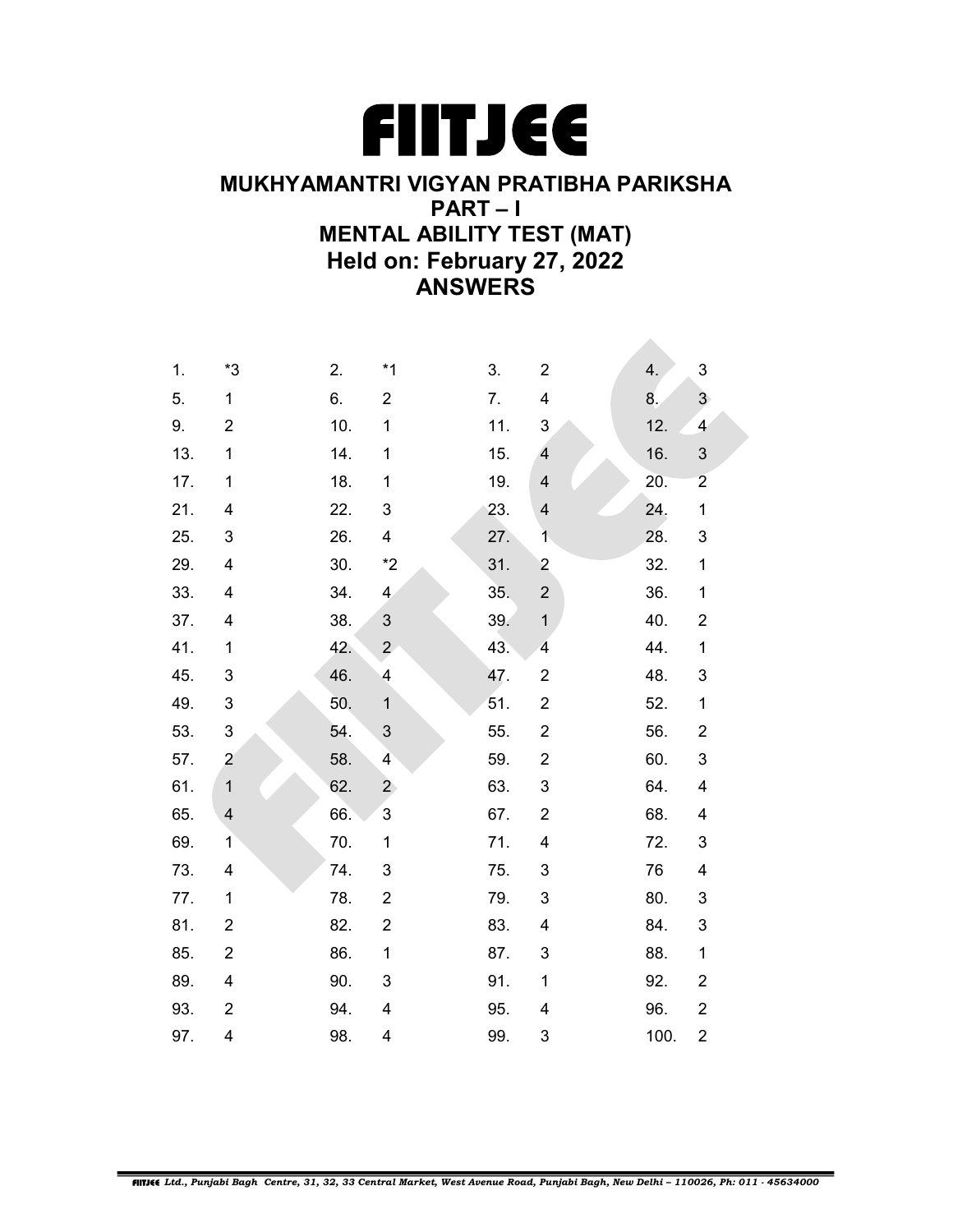## HINTS & SOLUTIONS

1.  $*3$ <br>1. Qu

- Question in English is different from Hindi. In Hindi 5 is written instead of 8. However, question in Hindi is more appropriate. 2 5 7 3 4 3 2 7 9 8 5 7 3 8 9 3 7 1 5 7 3 1
- 

| 2. |                                         |                                                |  |
|----|-----------------------------------------|------------------------------------------------|--|
|    | 2. TEACHER                              | S T U D E N T                                  |  |
|    | $+1$ +2 +3 +0 +1 +2 +3<br>U G D C I G U | $+1$ +2 +3 + 0 + 1 + 2 + 3<br>$T(V)$ X D F P W |  |

Best possible answer is option 1. There is typing mistake, W is written is instead of V.

- 3. 2
- 3. Colour of sky is blue and blue means green.
- 4. 3
- 4.  $\boxed{1} + 2 = 3$  $2 + 3 = 5$  $3 + 5 = 8$  $5 + 8 = 13$
- 5. 1
- 5. Common area of all four = 3
- 6. 2
- 6. Only square = 11
- 7. 4
- Only circle  $= 9$
- 8. 3
- 8. Only triangle = 19
- 9. 2<br>9. O
- Only rectangle =  $17$
- 10. 1
- 10. Common area of all three = 3
- 
- 11. 3<br>11. Co Common area to only circle & triangle =  $5$
- 12. 4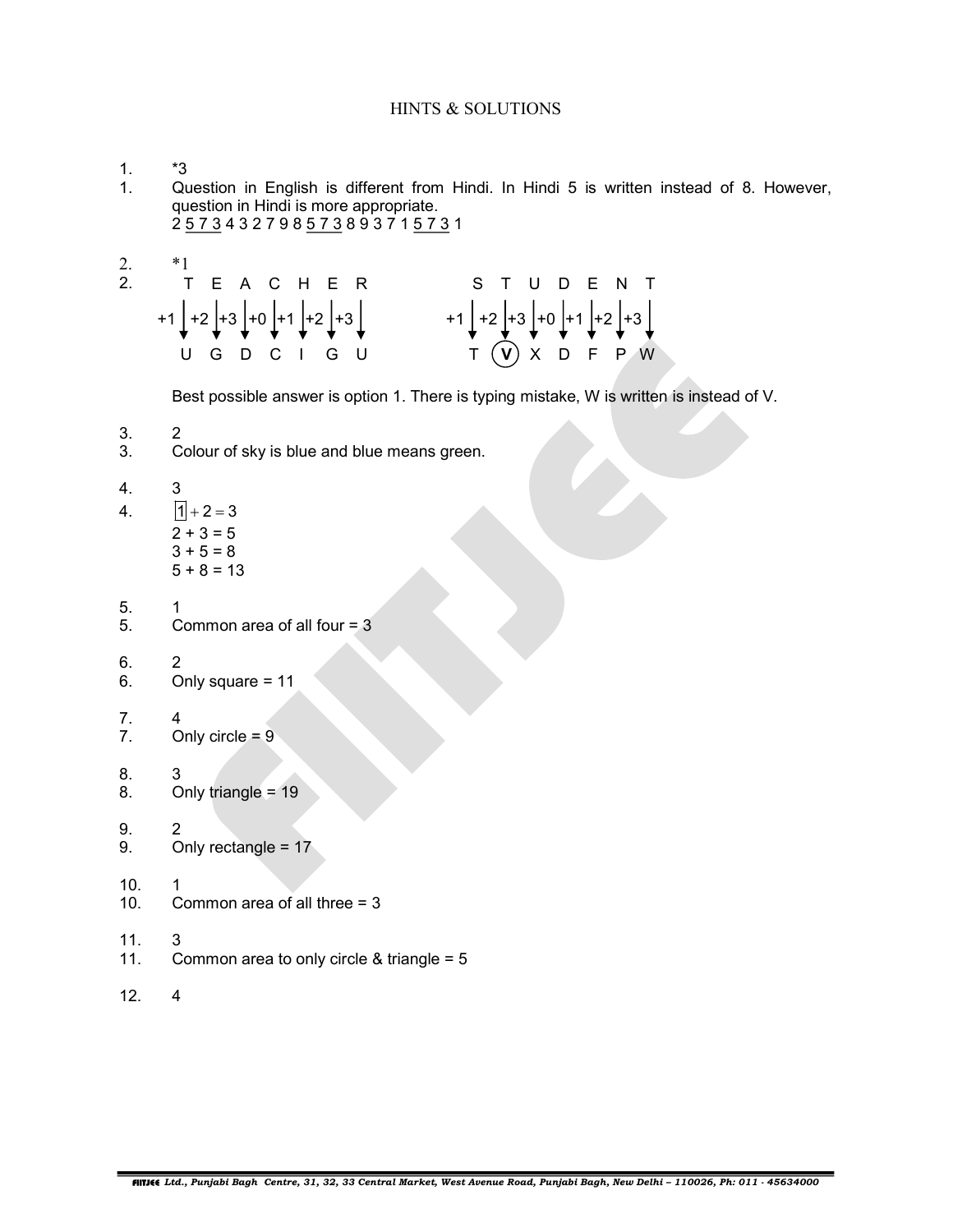

- 13. Sumit Rahul **Nitin**  John
	- Urmilla  $\rightarrow$  Shortest
- 
- 14.  $14.$  C Common area to all three  $= 2$
- 15. 4
- 15. Only teacher and Doctor = 6
- 16. 3
- 16. Only advocate =  $8$
- 17. 1
- 17. Only teacher =  $4$

18-22.





18. 1

- 18. Brother-in-law
- 19. 4
- 19. Ajay is son-in-law of shashi.
- $20.$  2<br> $20.$  R
- Rakhi
- 21. 4
- 21. Niece
- 22. 3
- 22. Ashok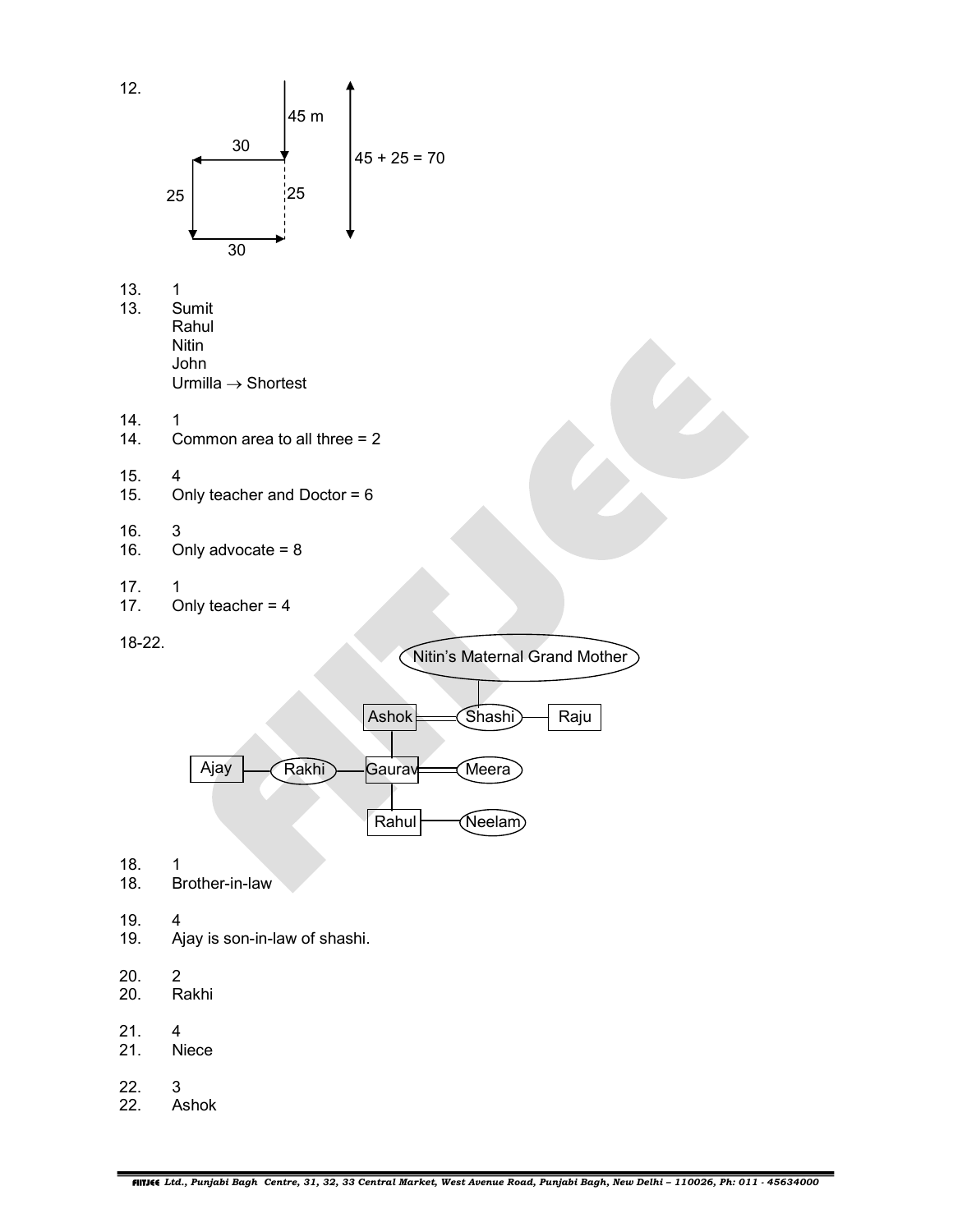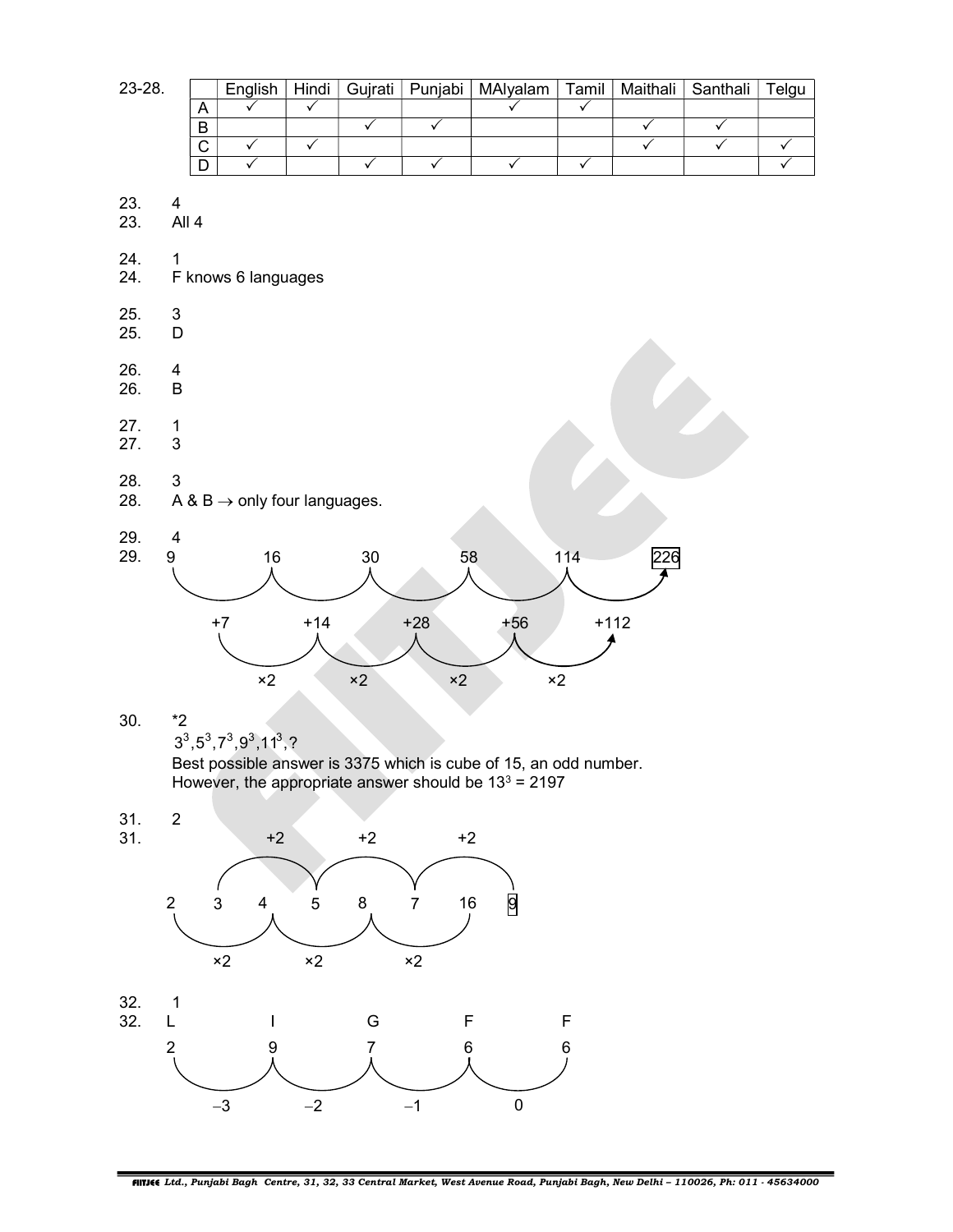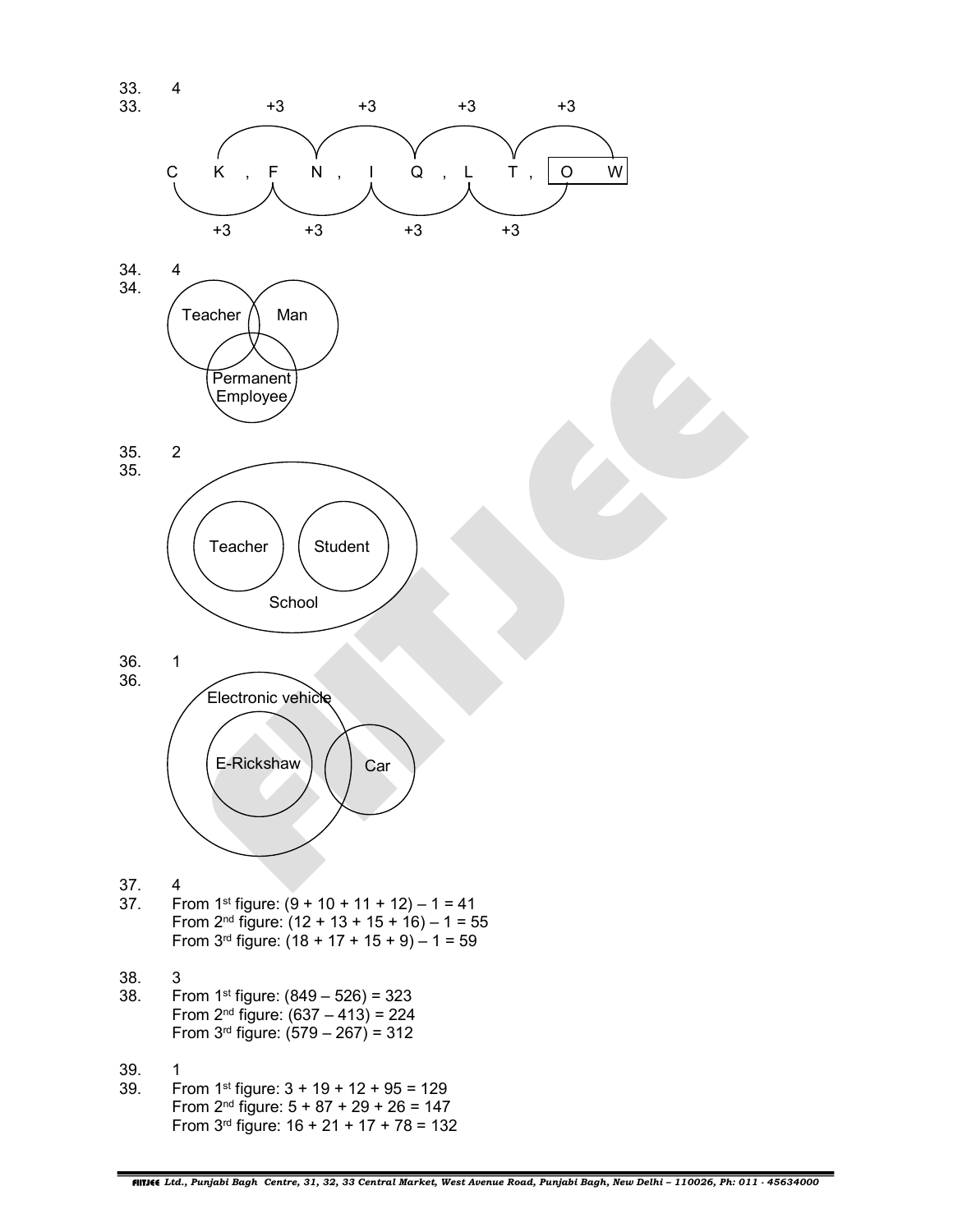| 40.<br>40. | 2<br>$(8 + 5) - 4 = 9$<br>$(9 + 7) - 6 = 10$<br>$(7 + 6) - 8 = 5$                                                                                  |
|------------|----------------------------------------------------------------------------------------------------------------------------------------------------|
| 41.<br>41. | 1<br>$(8 \times 9)$ = 72 written in reverse order = 27<br>Similarly, $(6 \times 3) = 18$ written in reverse order = 81                             |
| 42.<br>42. | 2<br>$7 × 3 = 21$<br>$8 × 7 = 56$<br>$3 × 9 = 27$<br>$9 \times 8 = 72$                                                                             |
| 43.<br>43. | 4<br>$27 - 3 + 6 \div 7 \times 9$<br>After changing signs:<br>$= 27 \div 3 \times 6 + 7 - 9$<br>$= 9 \times 6 + 7 - 9$<br>$= 54 + 7 - 9$<br>$= 52$ |
| 44.        | 1                                                                                                                                                  |
| 44.        | 796<br>796<br>$\times$ 100 = 19.949 $\Rightarrow$ 20%<br>$891+796+872+789+687$<br>3990                                                             |
| 45.<br>45. | 3<br>$[(540+827+753)-(879+789+766)]$<br>$ 2120 - 2434  \Rightarrow 314$                                                                            |
| 46.<br>46. | 4<br>$(859) + (679 + 793 + 753 + 859 + 823) = 4766$                                                                                                |
| 47.<br>47. | $\overline{2}$<br>$891 - 687 = 204$                                                                                                                |
| 48.<br>48. | 3<br>All the years together = 19741<br>Maths, Science and Social Science together = 11834<br>$19741 + 11834 = 31575$                               |
| 49.<br>49. | 3<br>Tempo cannot be formed from the letters of given word as 'P' letter is not mentioned in the<br>given word.                                    |
| 50.<br>50. | 1<br>BDAXCABDAXCFDAXEAFDAXBYCDAXBCYDAX<br>1<br>2<br>3<br>4<br>5<br>6                                                                               |
| 51.        | $\overline{2}$                                                                                                                                     |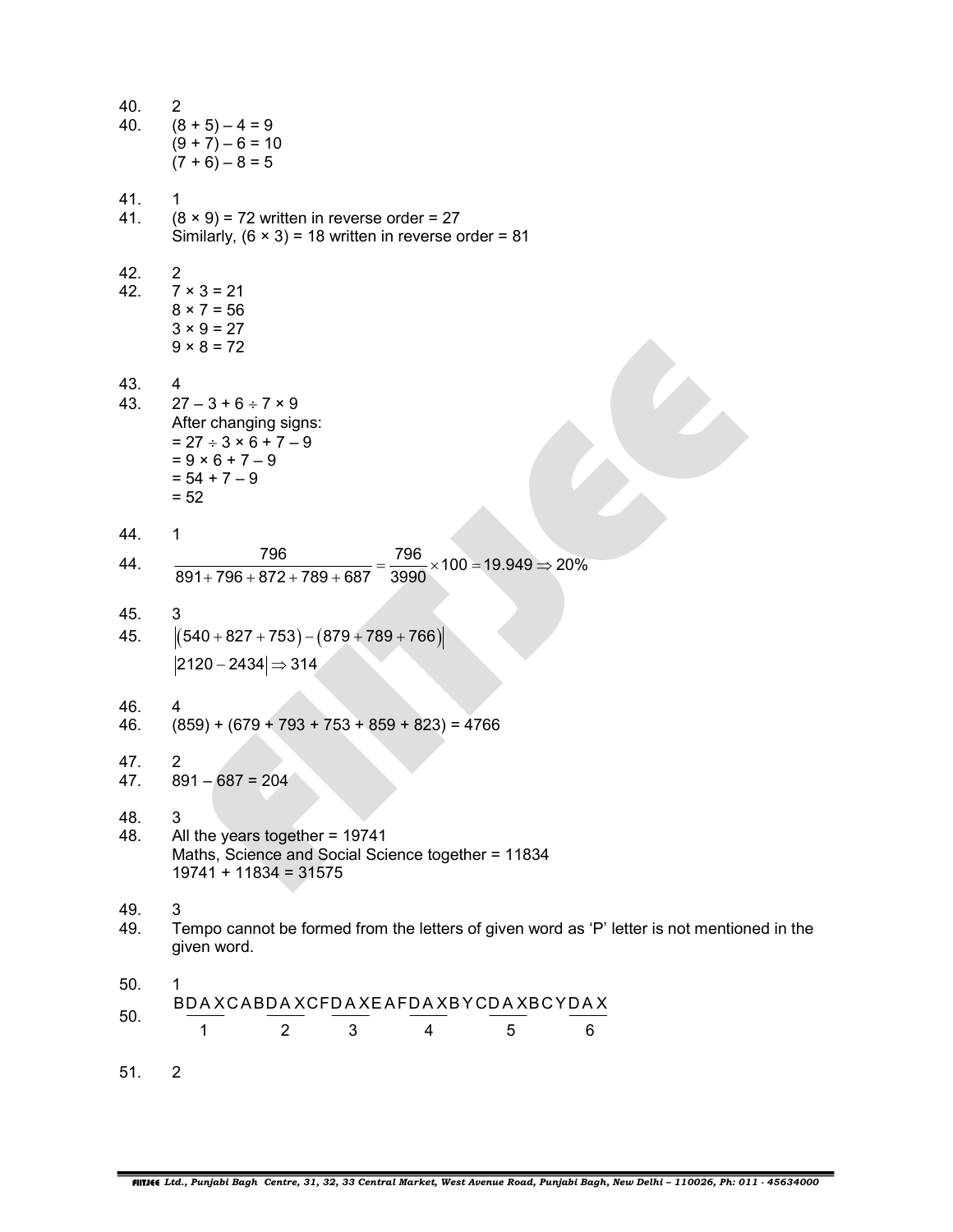

 $52.$  1<br>52. T Total children = (Praveen's rank from right + Praveen's rank from left)  $-1$  $= (12 + 18) - 1$  $= 30 - 1 = 29$ 

- 53. 3
- 53. Man mother-in-law's only child = Man's wife and sister-in-law of man's wife  $=$  Sister of man
- 54. 3
- 54. Best possible answer is mother in law. However, the gender of F is not known so F can be father in law also.



55. 2<br>55.  $\bigcap$  $\overline{55}$ .  $R = D$ 

H and the state of the state of the state of the state of the state of the state of the state of the state of R is wife of D.



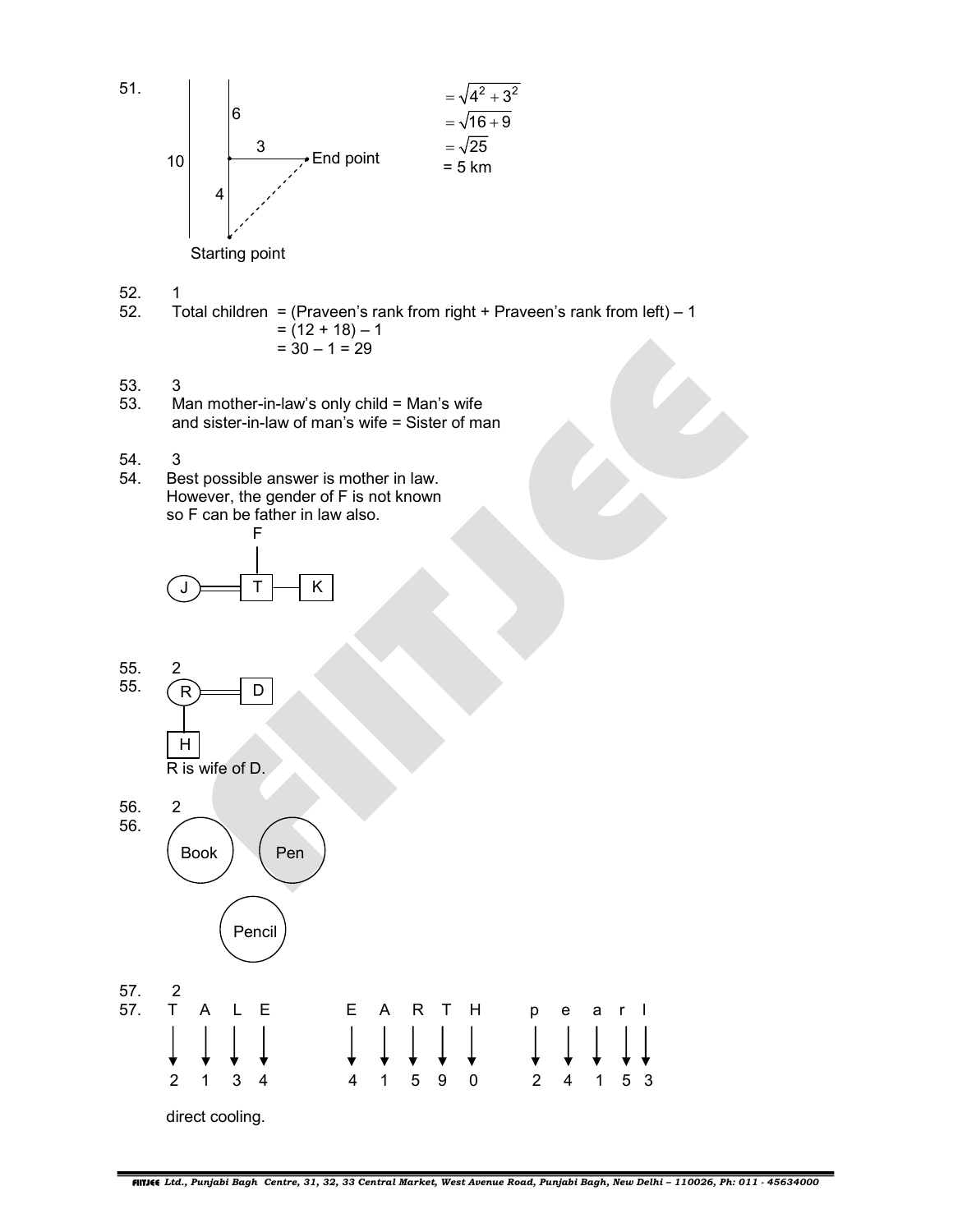58. 4 58.  $1 \leftrightarrow 6$  $5 \leftrightarrow 2$  $3 \leftrightarrow 4$ Opposite of 5 is 2.



 $n = \sqrt[3]{125} = 5$ 

Red is painted on two side of larger cube so only one surface red on smaller cubes are  $= 2 (n - 2)^2$ 

- $= 2 \times (5 2)^2$  $= 2 \times 9 = 18$
- 60. 3
- 60. Green is on 4 surfaces of larger cube so only one surface painted green on smaller cubes  $= 4 (n - 2)^2$  $= 4 \times (5 - 2)^2$

 $= 4 \times 9 = 36$ 

- 
- 61.  $1$ <br>61. T Two surfaces are painted one green other Such kind of cubes will be found on 8 edges of larger cubes  $= 8 (n - 2)$  $= 8 \times (5 - 2)$

 $= 8 \times 3 = 24$ 

62. 2

- 62. Such kind of cubes will be found on 4 edges of larger cubes  $= 4 (n - 2)$  $= 4 \times (5 - 2)$  $= 4 \times 3 = 12$
- 63. 3<br>63. N
	- 63. N U R S I N G 14 21 18 19 9 14 7

 $\rightarrow$  RS, US, IG

- 64. 4
- 64. It is the study of human and animals.
- 65. 4.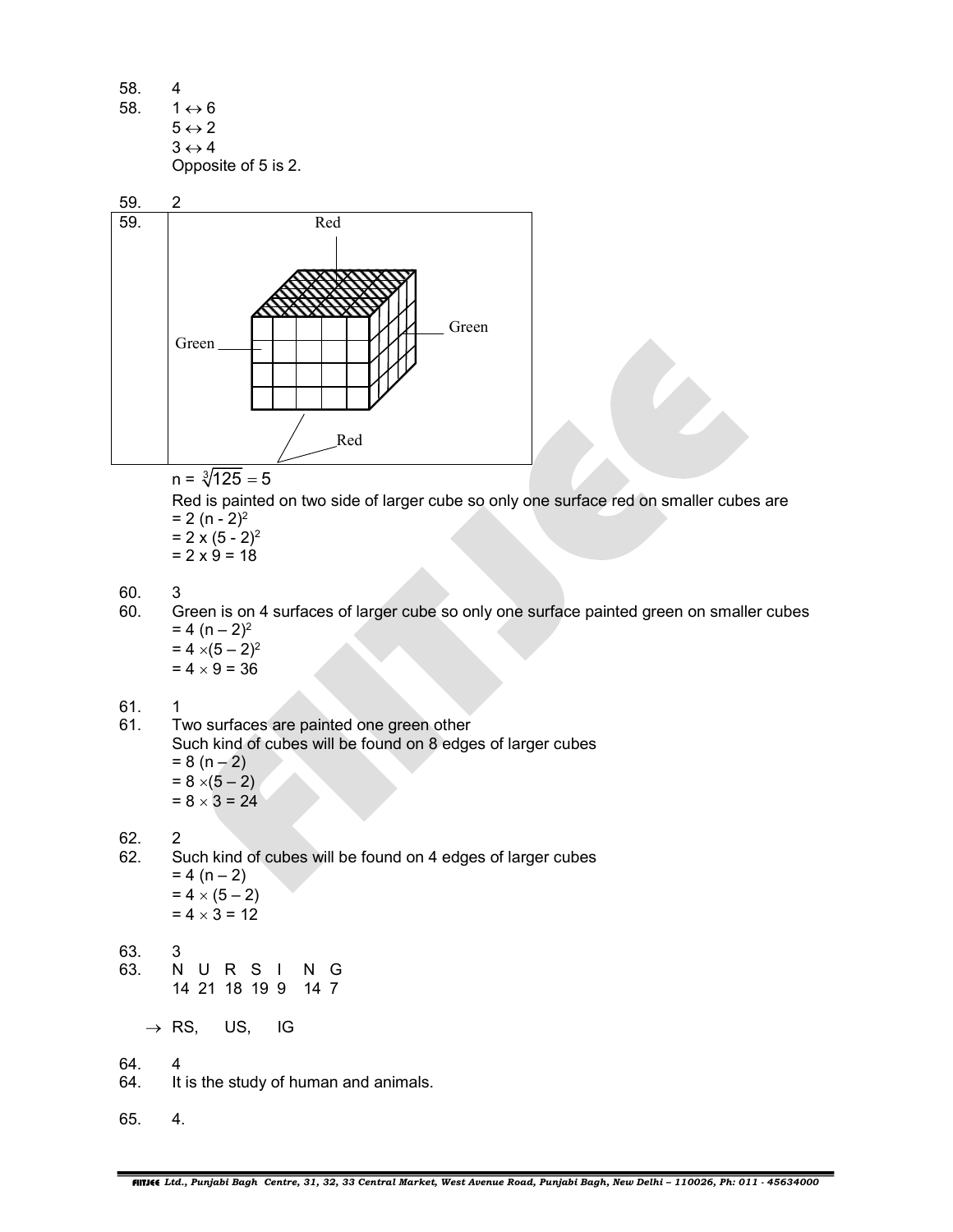

 $-4$ 

Similarly



- 66. 3
- 66. Rest numbers are squares of even number.

$$
67. \qquad 2
$$

67. 
$$
4^4, 3^4, 4^3, 3^3, 4^2, 3^2, 4
$$



69. 1

- 69. The difference of numbers is table of 4. So,  $62 + 24 = 86$
- 70. 1<br>70. A
- As per observation.



$$
11 * 11 = 100
$$
  
12 - 13 ?  
12 \* (11 - 1) = 11 x 1  
12 \* (13 - 1 = 12 x 12 = 144

72. 3  $7 \times 3 + 8 = 29$ Similarly:  $5 \times x + 6 = 31$  $x = 5$ 

73. 4  $24 \times 2 + 144 + 192 = 384$  $6 \times 2 + 36 + 48 = 96$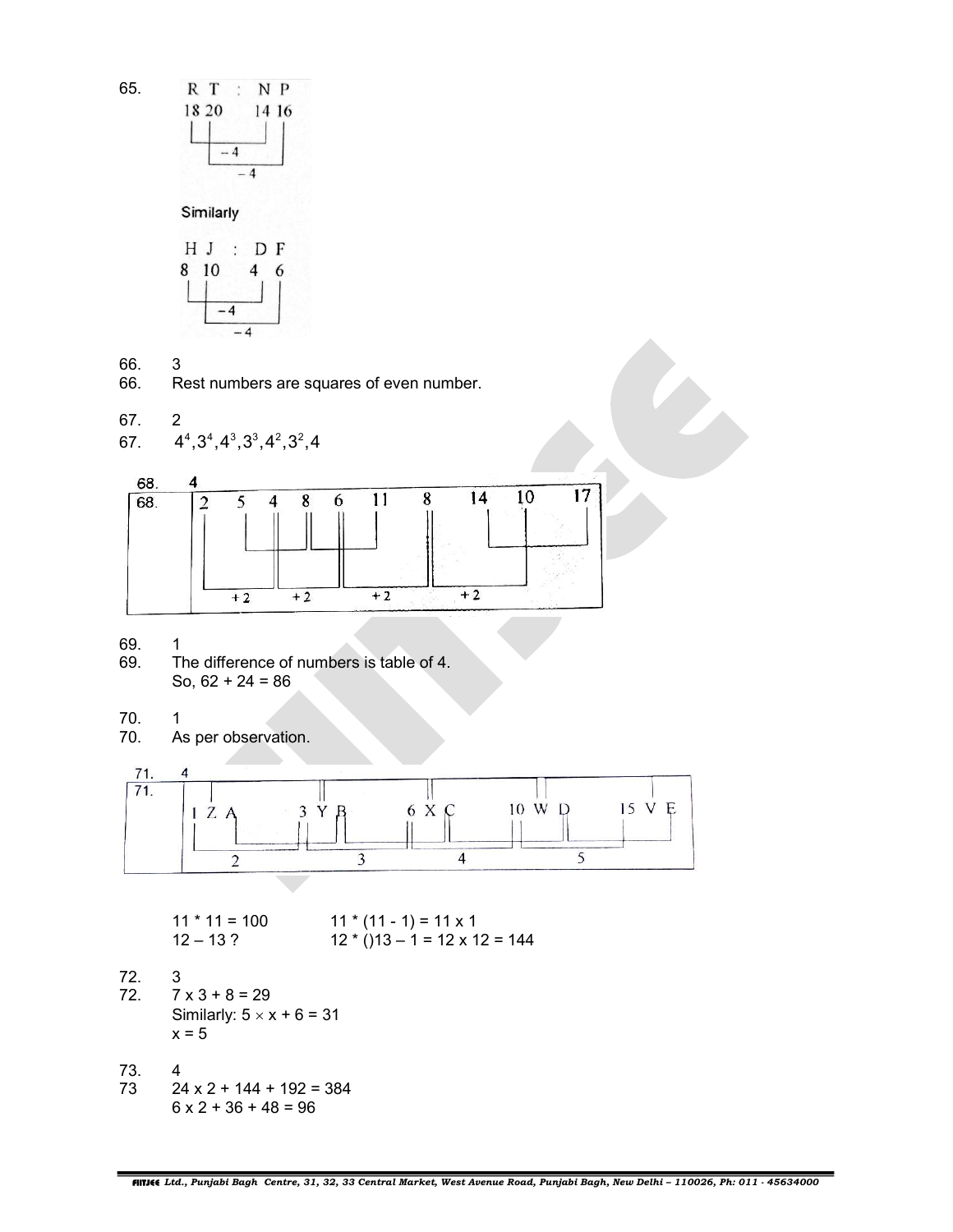| 74.<br>74. | 3<br>$9 * 8 = 63$<br>$7 * 8 = 49$<br>$12 * 13 = ?$     |                           | $9*(8-1) = 9 \times 7$<br>$7*(8-1)=7\times 7$<br>$12 * (13 - 1) = 12 \times 12$ |                                       |                       |                    |  |
|------------|--------------------------------------------------------|---------------------------|---------------------------------------------------------------------------------|---------------------------------------|-----------------------|--------------------|--|
| 75.<br>75. | 3<br>$\mathbf S$<br>$\mathsf{I}$<br>E<br>A             | N<br>G<br>L               | A<br>Τ<br>${\sf N}$<br>R                                                        | U<br>S                                | R<br>T.               | Е<br>U             |  |
| 76.<br>76. | 4<br>As per observation                                |                           |                                                                                 |                                       |                       |                    |  |
| 77.<br>77. | $\mathbf{1}$<br>As per observation                     |                           |                                                                                 |                                       |                       |                    |  |
| 78.<br>78. | $\overline{2}$<br>As per observation                   |                           |                                                                                 |                                       |                       |                    |  |
| 79.<br>79. | 3<br>As per observation                                |                           |                                                                                 |                                       |                       |                    |  |
| 80.<br>80. | 3<br>well<br>very                                      | (earned)                  | respect                                                                         | fo $(mi)$                             | <sup>1</sup> a        | gu                 |  |
|            | respect<br>1S.<br>being<br>well<br>money<br>earned     | always<br>is.<br>being    | (earned)<br>essential<br>best                                                   | de gu<br>$\bullet$ bm hr<br>$\div$ zt | (m)<br>la<br>mi<br>qs | bm<br>xf<br>xf     |  |
| 81.<br>81. | $\overline{c}$<br>well<br>very                         | (earned)                  | respect                                                                         | fo $(mi)$                             | la                    | gu                 |  |
|            | respect is<br>being<br>well                            | always<br>$\overline{15}$ | essential                                                                       | (earned) - de gu<br>- bm hr           | (mi)<br>$\sqrt{a}$    | bm<br>xf           |  |
|            | money<br>(earned)                                      | being                     | best                                                                            | $+ 71$                                | mi<br>qs              | xf                 |  |
| 82.        | $\overline{c}$                                         |                           |                                                                                 |                                       |                       |                    |  |
| 82.        | 9<br>19<br>$+10$                                       | 30                        | 42<br>55                                                                        | 69                                    | 84                    |                    |  |
|            | $+11$                                                  | $+12$                     | $+13$                                                                           | $+14$                                 | $+15$                 |                    |  |
| 83.<br>83. | $\overline{4}$<br>$\boldsymbol{0}$<br>6<br>$(1^3 - 1)$ | $(2^2-2)$                 | 24<br>$(3^3 - 3)$                                                               | 60<br>$(4^3 - 4)$                     |                       | 120<br>$(5^3 - 5)$ |  |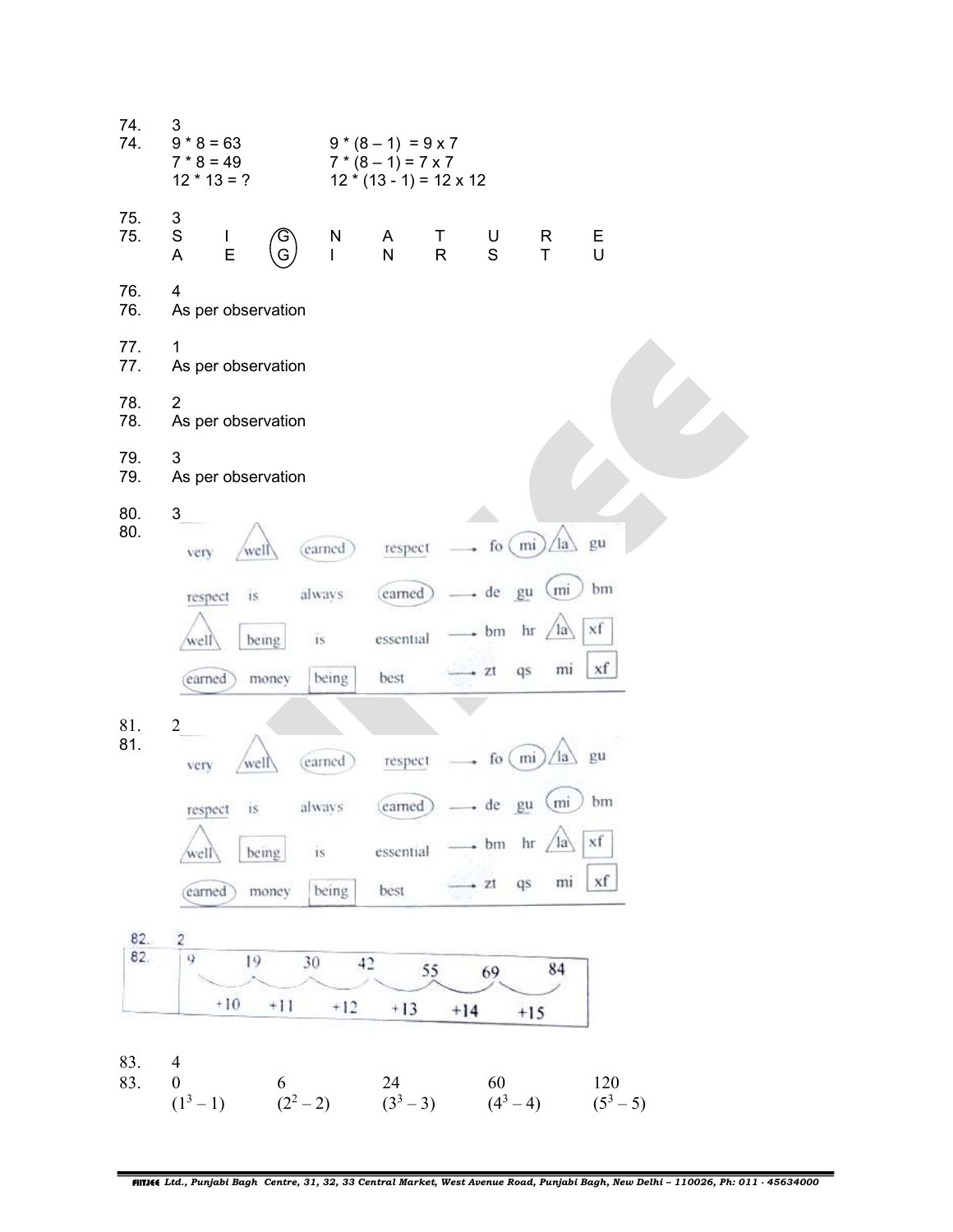84.  $3$ <br>84. (3  $(3 + 8) = 11$  $(8 + 11) = 19$  $(19 + 11) = 30$  $(30 + 19) = 49$  $(49 + 30) = 79$ 85. 2 85. 319 79 159 19 39  $\overline{9}$  $79 \times 2 + 1$  $159 \times 2 + 1$  $9 \times 2 + 1$  $19 \times 2 + 1$  $39 \times 2 + 1$ 86. 1 86.  $\sqrt{2} + \sqrt{36} = 5 + 6 = 11$ Similarly,  $\sqrt{16} + \sqrt{64} = 4 + 8 = 12$ 87. 3 87.  $(2-1) = 1$  $(6 - 3) = 3$  $(5 - 4) = 1$  $(4-2)=2$  $(6 - 2) = 4$  $(8-0) = 8$  $(7-5) = 2$  $(9-3)=6$  $(3-1)=2$ 88. 1 88. As per observation 89. 4<br>89. As As per observation 90. 3 90. As per observation 91. 1 91. As per observation 92. 2 92. As per observation 93. 2 93. As per observation 94. 4 94. As per observation 95. 4 95. As per observation 96. 2